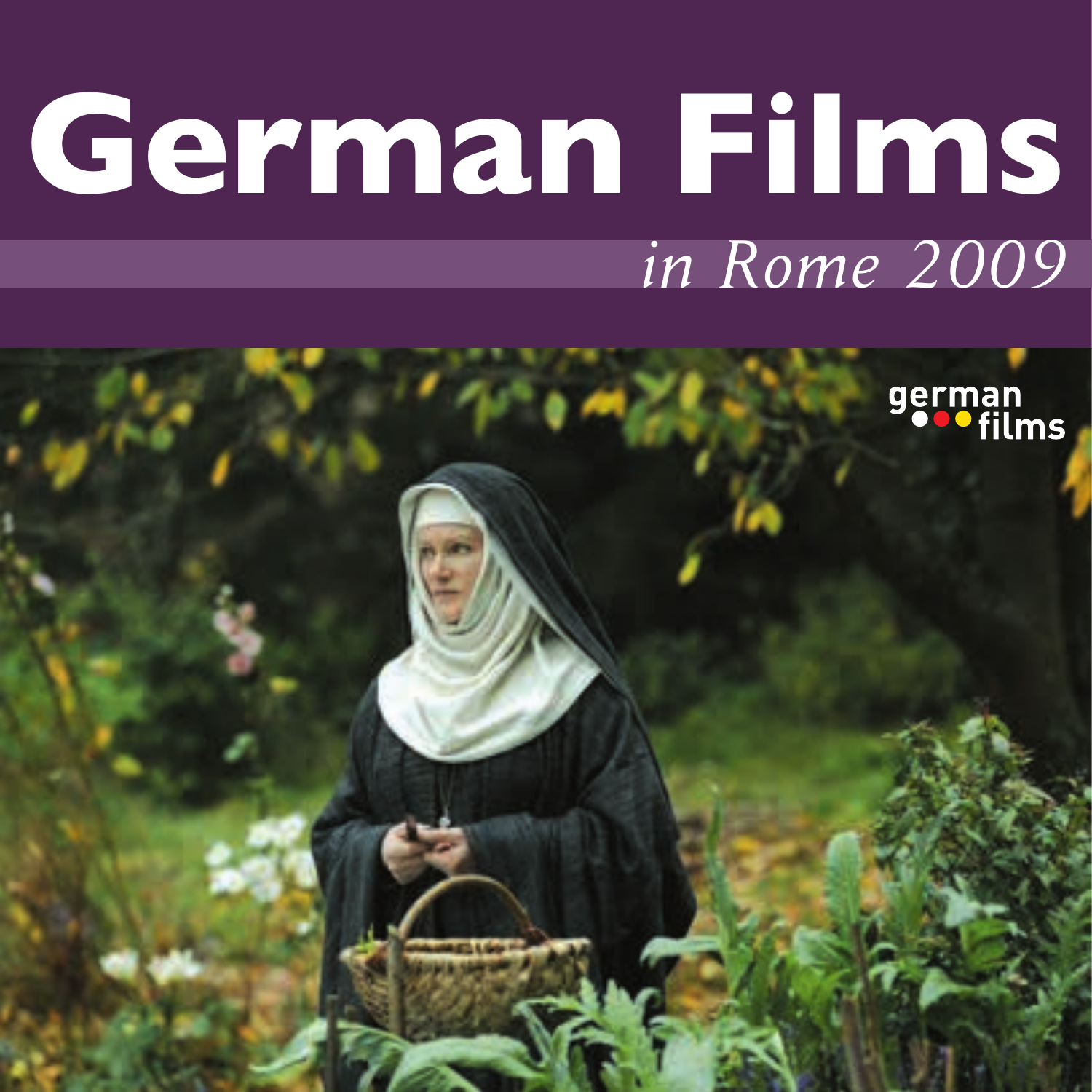#### **Contents / Imprint**

| International Jury<br><b>SENTA BERGER</b>                                                                                                                                               | 5              |
|-----------------------------------------------------------------------------------------------------------------------------------------------------------------------------------------|----------------|
| In Competition<br><b>THE LAST STATION</b> by Michael Hoffman<br><b>VISION</b> by Margarethe von Trotta                                                                                  | 7<br>9         |
| New Cinema Network<br><b>NACHT VOR AUGEN</b> A HERO'S WELCOME by Brigitte Maria Bertele                                                                                                 | 11             |
| Extra<br><b>PIN2011 - ERINNERUNG AN DIE STRASSE</b><br>PIN2011 - RECOLLECTION OF THE STREET by Torsten Koenigs                                                                          | 13             |
| German Days - The Business Street<br><b>13 SEMESTER 13 SEMESTERS by Frieder Wittich</b>                                                                                                 | 15             |
| <b>MARIA, IHM SCHMECKT'S NICHT!</b> WEDDING FEVER IN CAMPOBELLO by Neele Leana Vollmar<br><b>PHANTOMSCHMERZ</b> PHANTOM PAIN by Matthias Emcke<br><b>PLASTIC PLANET</b> by Werner Boote | 17<br>19<br>21 |
| <b>SCHWERKRAFT</b> GRAVITY by Maximilian Erlenwein<br><b>WAFFENSTILLSTAND</b> CEASEFIRE by Lancelot von Naso<br><b>WAS DU NICHT SIEHST</b> WHAT YOU DON'T SEE by Wolfgang Fischer       | 23<br>25<br>27 |

Credits are not contractual for any of the films mentioned in this publication. Screenings subject to change.

This brochure is published by: **German Films Service + Marketing GmbH** Herzog-Wilhelm-Strasse 16, 80331 Munich/Germany, phone +49-89-5 99 78 70, fax +49-89-59 97 87 30 email: info@german-films.de, www.german-films.de

#### **German Films in Rome**:

Alessia Ratzenberger, A-PICTURES, Clivo delle Mura Vaticane 60, 00136 Rome/Italy, phone +39-06-48 90 70 75, fax +39-06-4 88 57 97, email: ratzenberger@german-films.de

Editor: Angela Hawkins Design: Werner Schauer www.triptychon.biz Printing Office: ESTA Druck GmbH, 82398 Polling/Germany Photo Cover: Scene from "Vision" (photo © Concorde Filmverleih GmbH) Photo Back Cover: James McAvoy, Kerry Condon, Helen Mirren, Christopher Plummer, Paul Giamatti in "The Last Station" (photo © Egoli Tossell Film Halle/The Little Film Company/Photos: Stephan Rabold, Artwork: Design House, L.A.)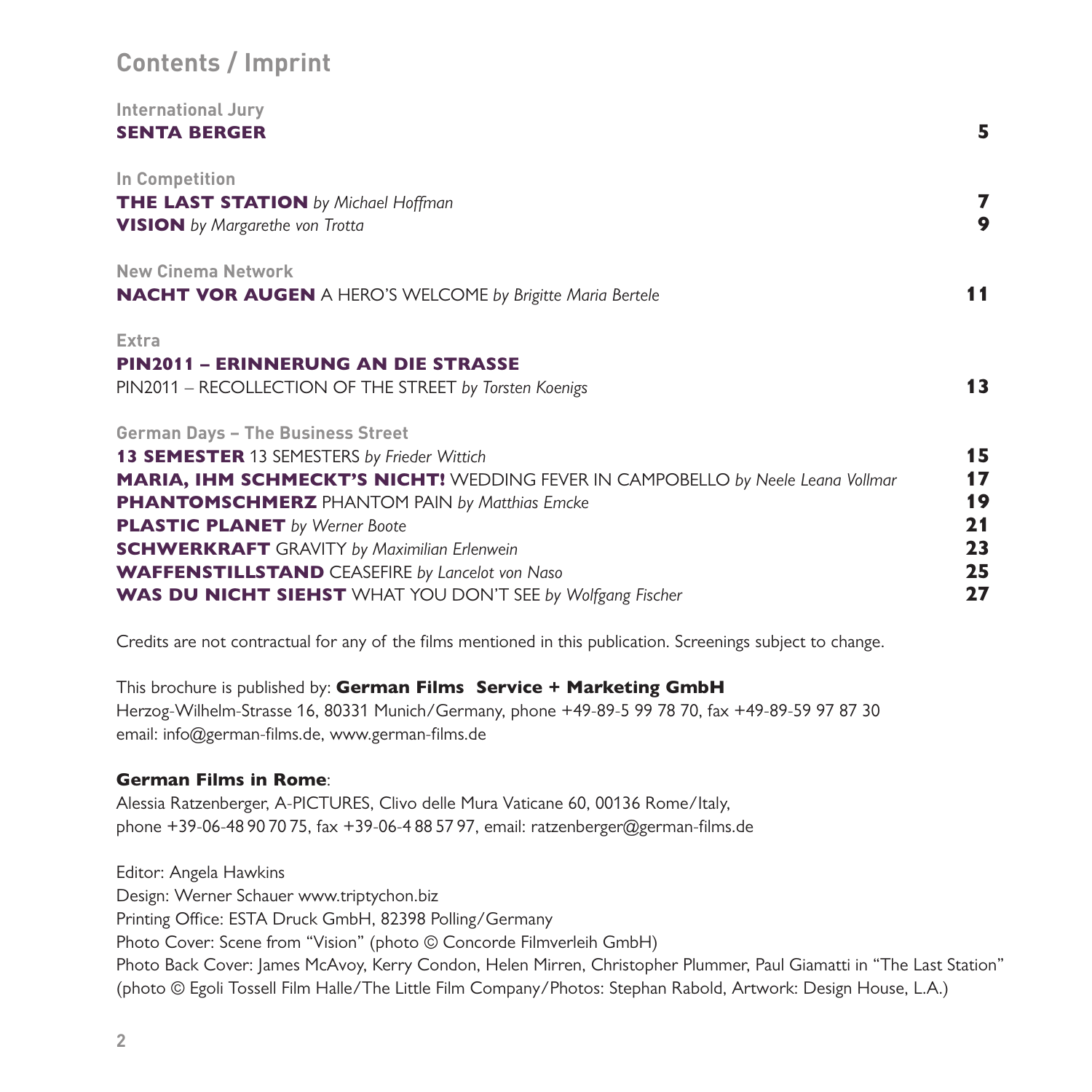# **German Days at the 4th International Rome Film Festival**

German Films proudly presents the "German Days" at the Business Street of the International Rome Film Festival. In the course of the last four years, the screenings have been successfully established as a meeting point for new German cinema in Rome. However, they are not the only German element in this year's festival edition.

Senta Berger, who has worked in many Italian productions over the years, is a member of the International Jury.

Two films in the festival's official competition were produced in Germany: **VISION** by Margarethe von Trotta and **THE LAST STATION** by Michael Hofmann.

**PIN2011** is an exciting new film which can be seen in the section Extra.

Traditionally, the New Cinema Network offers new talent the opportunity to meet with international producers. This year, Brigitte Maria Bertele will present her project **RESURFACED** and her debut film **A HERO'S WELCOME** will be screened.

We wish the filmmakers a successful presentation in Rome and, of course, good business!

Christian Dorsch General Manager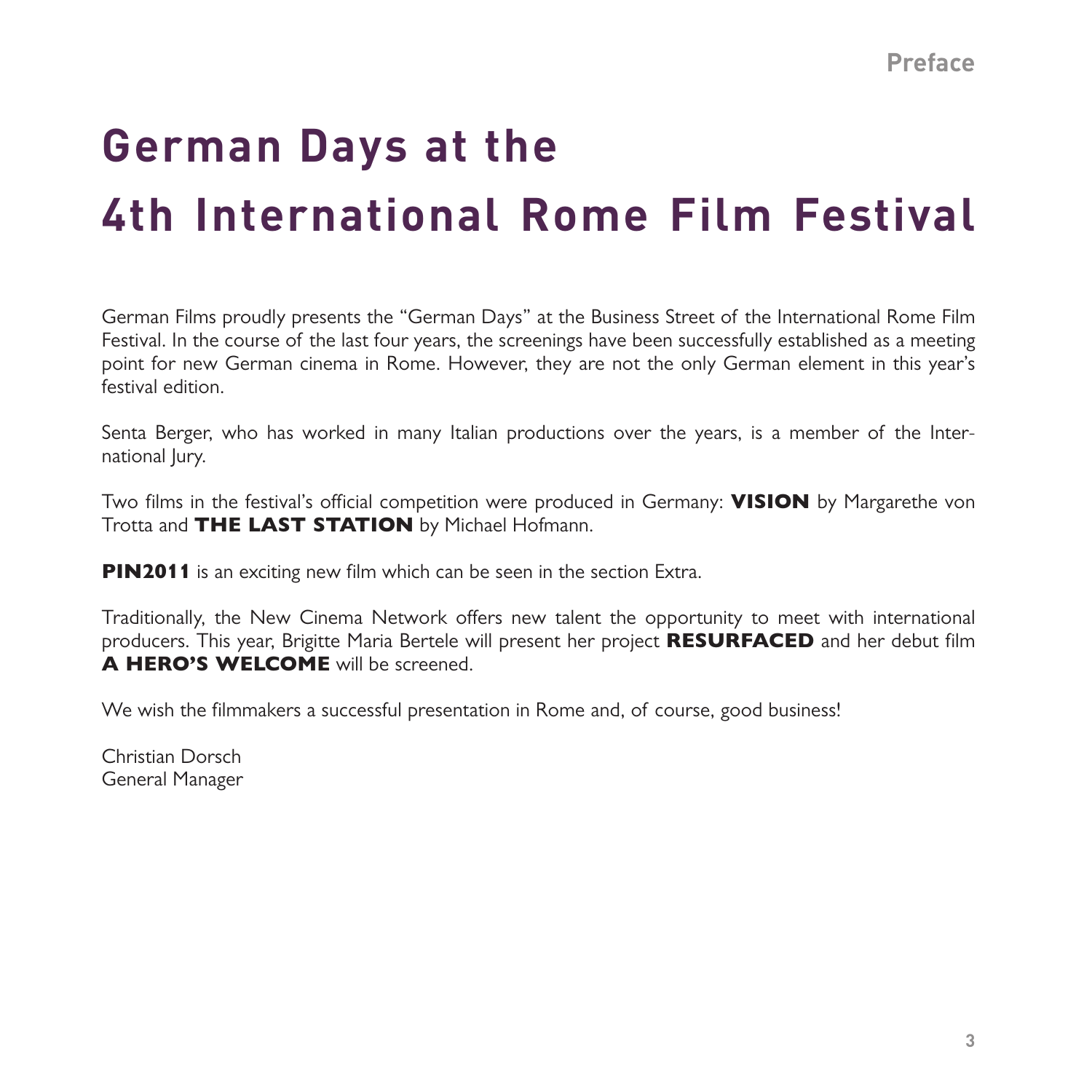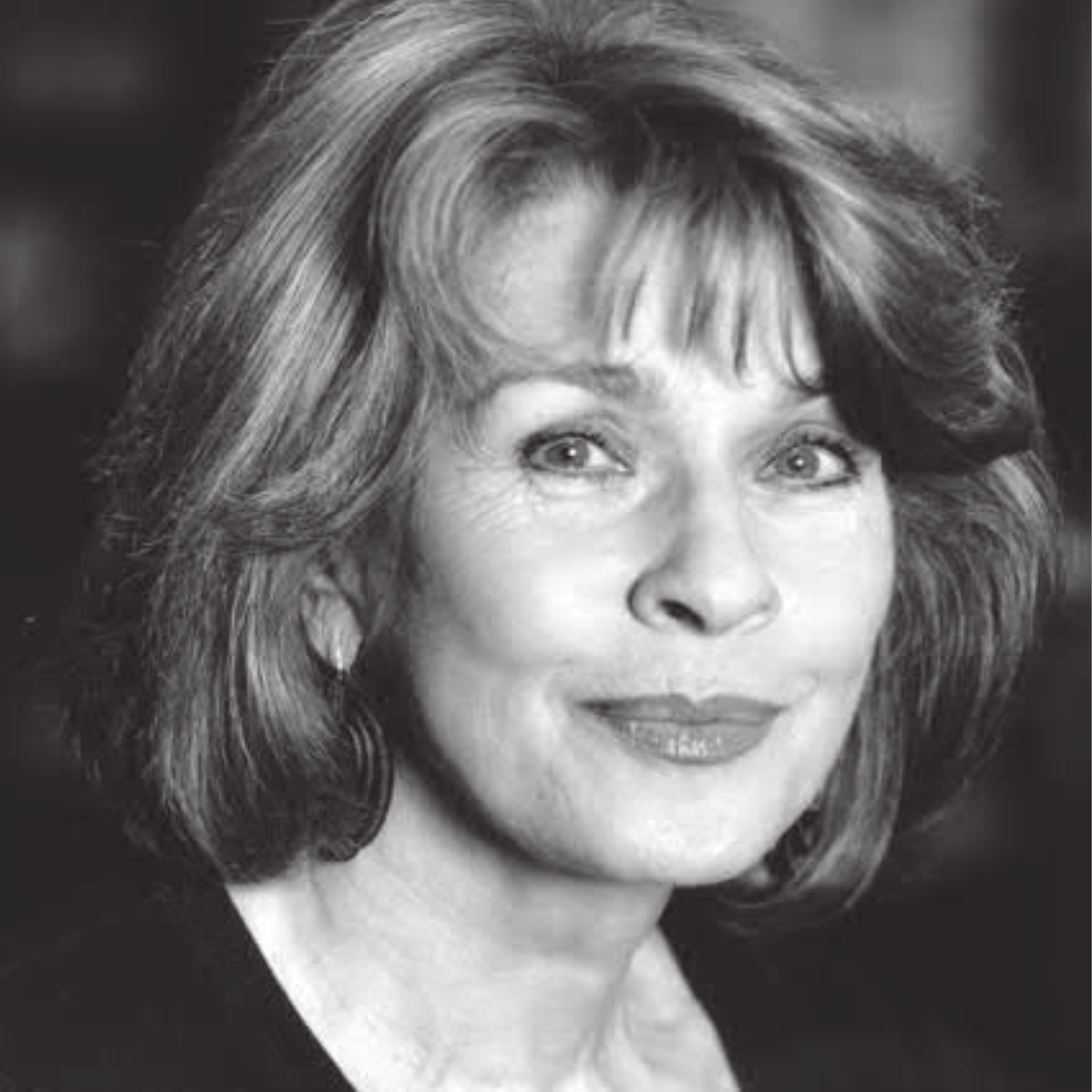The Viennese-born **Senta Berger** had a solid education as a classical dancer and an actress at the Academy of Art in Vienna, in particular at the famous Max-Reinhardt-Seminar and began, very early, her stage work at the Theater in der Josefstadt in Vienna. From there she went to Berlin to work primarily in film, where she very soon became a well-known actress through her work in a series of popular films.

After two American productions in which she was casted in significant parts (1960: **Secret Ways** with and by Richard Widmark; 1962: **The Victors** by Carl Foreman), Berger became a regular in Hollywood, where she lived and worked from 1963 to 1969. Her most well-known films from this time include: **Mayor Dundee** by Sam Peckinpah, with Charlton Heston; **The Glory Guys** written by Sam Peckinpah, directed by Arnold Laven; **Cast a Giant Shadow** with Kirk Douglas and Yul Brunner; **The Quiller Memorandum** written by Harold Pinter, with Max von Sydow and Alec Guiness.

But even throughout her Hollywood years, she still maintained close contact to Europe and European films. In 1966 she played the lead in **Operazione San Gennaro** directed by Dino Risi, with Toto and Nino Manfredi; in 1967 she was the leading lady to Alain Delon in the film **Diaboliquement Votre**, directed by Julien Duvivier.

In 1966, Senta Berger married Michael Verhoeven, himself then an already well-known actor and director and the son of a famous theater dynasty. Together, they formed their own production company, Sentana Film Production, based in Munich. Their most acclaimed films together include: **The White Rose** (1982), **Fast Gerdi** (TV series, 1989), **The Nasty Girl** (1990) which was nominated for the Golden Globe and the Academy Award® and won numerous prizes including the New York Critics' Award for Best Foreign Film and the Silver Bear at the Berlinale; and the award-winning **My Mother's Courage** (1996), among others. Most recently, Senta Berger and Michael Verhoeven have been concentrating on topics which are more accurately revealed within the documentary genre.

From 1969 until 1979, Senta Berger lived and worked mostly in Italy, years she describes as inspiring and most valuable, in every sense. She worked with a great range of Italian directors, such as Luigi Comencini, Dino Risi, Pasquale Festa Campanile, Carlo Lizzani, Luigi Zampa, Mario Monicelli and Franco Giraldi. Her leading men included Marcello Mastroianni, Nino Manfredi, Vittorio Gassman, Ugo Tognazzi, Enrico Maria Salerno.

From the mid-70s through the mid-80s, she also worked at various theaters in Germany and Austria and established herself as a recital-performer on stage and won new popularity with further television roles.

In 2003, Senta Berger was elected president of the newly-founded German Film Academy. Her 2006 autobiography, *I Have Always Known That I Could Fly*, quickly became a bestseller. Today, she lives with her family near Munich and in Berlin.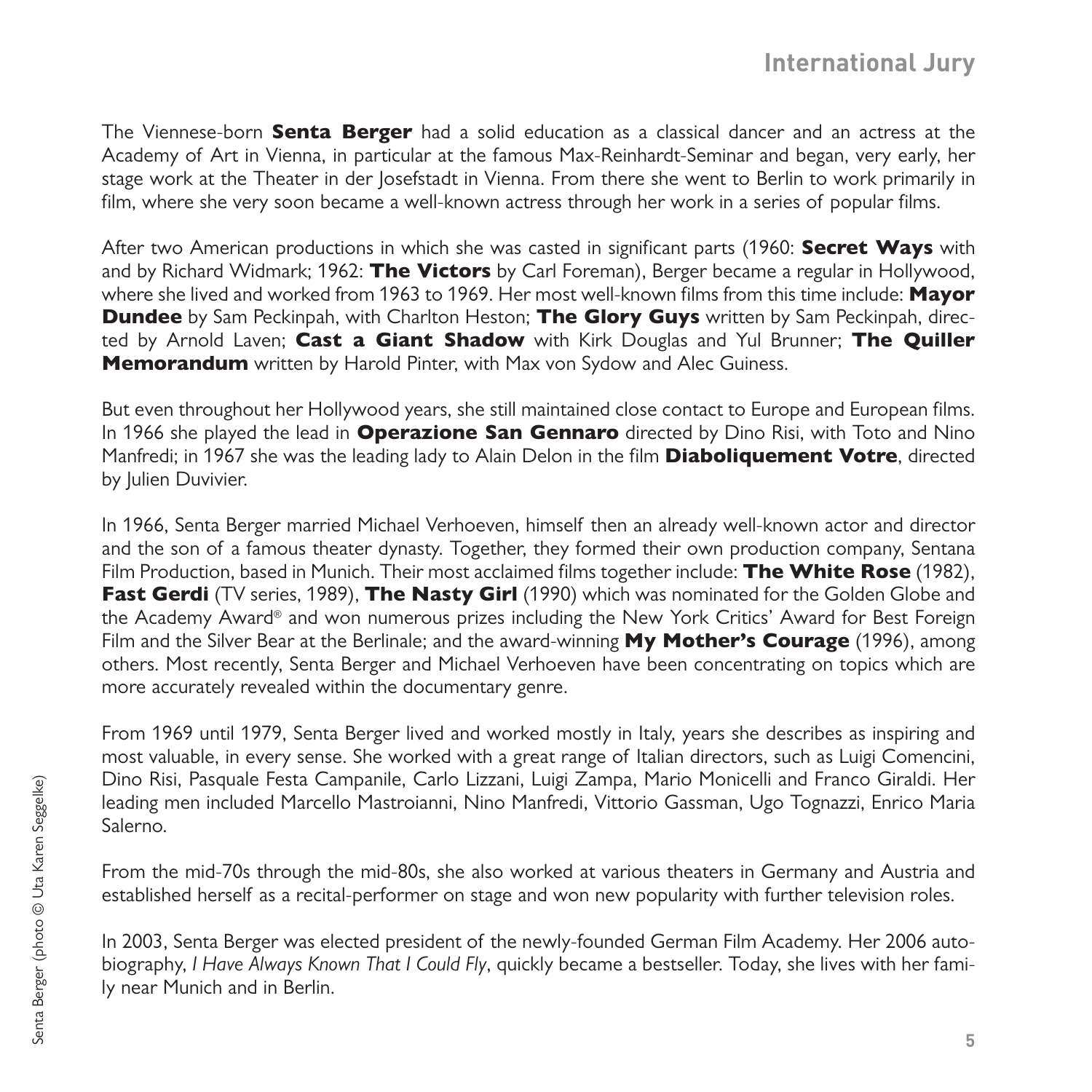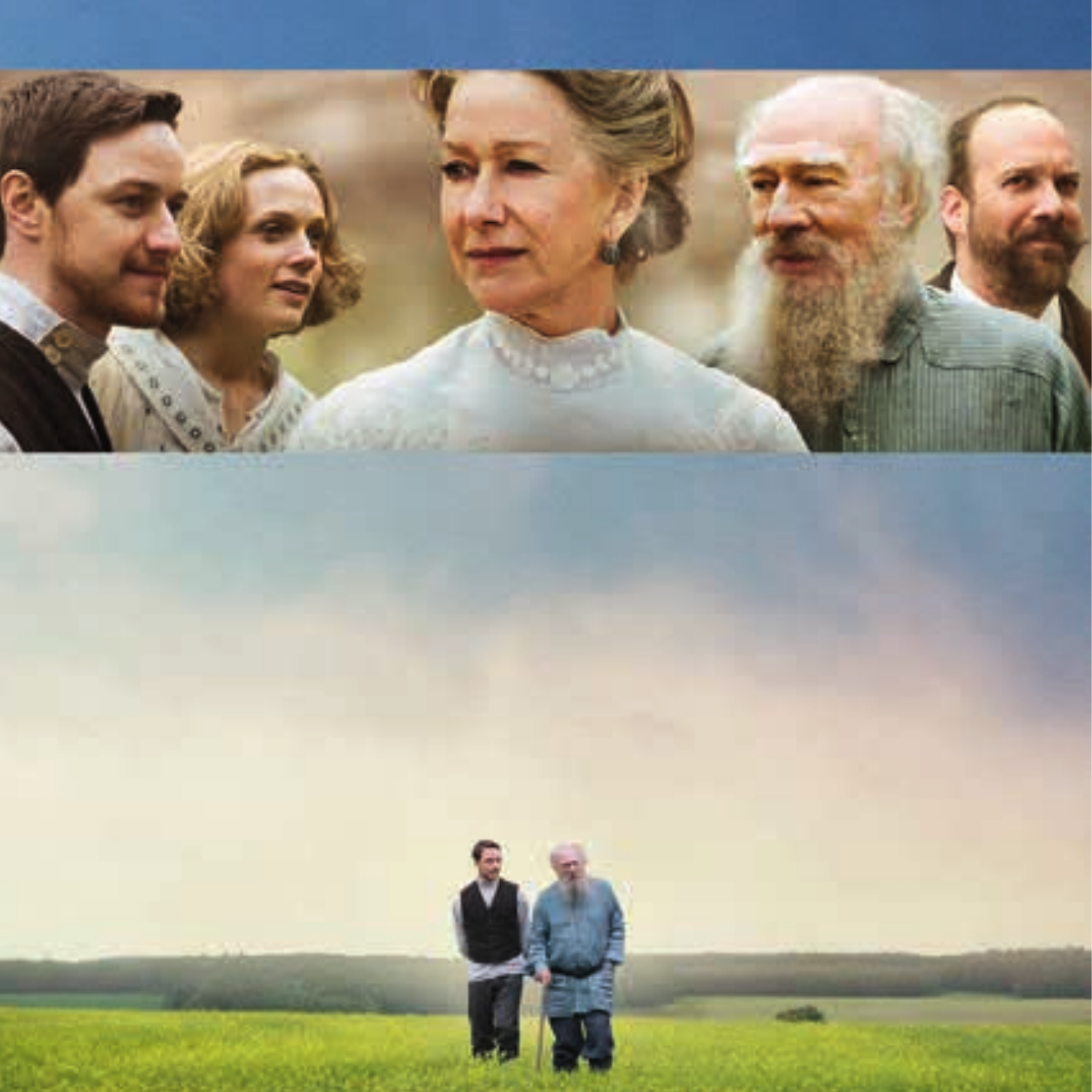### **The Last Station**

"Writer-director Michael Hoffman adapts Jay Parini's novel into a thrilling comic-dramatic account of Leo Tolstoy's final months. This Tolstoy, played with quiet authority by Christopher Plummer, has renounced writing fiction, built a school to educate peasants, and leads a movement whose guiding principles are abolishing private property, pacifism, and sexual chastity. His new secretary (the charming James McAvoy) becomes the comic man-in-the-middle between two formidable opponents scheming for control of his manuscripts and money. Chertkov (Paul Giamatti), a rigid true believer, wants to spread Tolstoyan doctrines around the world, a would-be Paul to the Master's Jesus. And Sofya (Helen Mirren), Tolstoy's wife of 48 years and the mother of his 13 children, proved her dedication by copying *War and Peace* six times … by hand! Mirren's hairpin turns between comedy and tragic humiliation make their marital squabbles into riveting cinema." (Larry Gross, Telluride)

**Genre** Romantic Drama **Category** Feature Film Cinema **Year of Production** 2009 **Director** Michael Hoffman **Screenplay** Michael Hoffman, based on the novel *The Last Station* by Jay Parini **Director of Photography** Sebastian Edschmid **Producers** Jens Meurer, Chris Curling, Bonnie Arnold **Executive Producers** Phil Robertson, Andrei Konchalovsky, Judy Tossell, Robbie Little **Co-Producers** Ewa Karlstroem, Andreas Ulmke-Smeaton **Production Company** Egoli Tossell Film GmbH/Halle, in co-production with SamFilm/Munich, in cooperation with The Production Center of Andrei Konchalovsky/Moscow **Principal Cast** Helen Mirren, Christopher Plummer, Anne-Marie Duff, Paul Giamatti, Kerry Condon, John Sessions, Patrick Kennedy, and James McAvoy Length 112 min **Format** 35 mm, color, cs **Original Version** English **Sound Technology** Dolby SR **Festival Screenings** Telluride 2009, Rome 2009, AFI Fest 2009 **World Sales** The Little Film Company, Robbie Little, 12930 Ventura Boulevard #822, Studio City, CA 91604/USA, phone +1-818-762 6999, fax +1-818- 301 2186, email: info@thelittlefilmcompany.com, www.thelittlefilmcompany.com

**Michael Hoffman** grew up in Idaho/USA. In 1979, he went to study at Oxford University, where he discovered the young Hugh Grant and shot his debut film with him, **Privileged** (1982). Hoffman then attracted great attention in the US with **Promised Land** (1987). In 1991, he shot the big-budget comedy **Soapdish**. In 1995 he returned to British material with **Restoration**. A selection of his other films includes: **Restless Native** (1985), **Some Girls** (1988), **One Fine Day** (1996), **A Midsummer Night's Dream** (1999), **The Emperor's Club** (2002), **The Great New Wonderful** (2005), **Twelve and Holding** (2005), **Out of the Blue: A Film About Life and Football** (2007), and **The Last Station** (2009).

**Screening: Sunday, 18 October, 22:00 h, Auditorium, Sala Sinopoli Screening: Monday, 19 October, 20:00 h, Salacinema Lotto Screening: Tuesday, 20 October, 22:30 h, Metropolitan 1**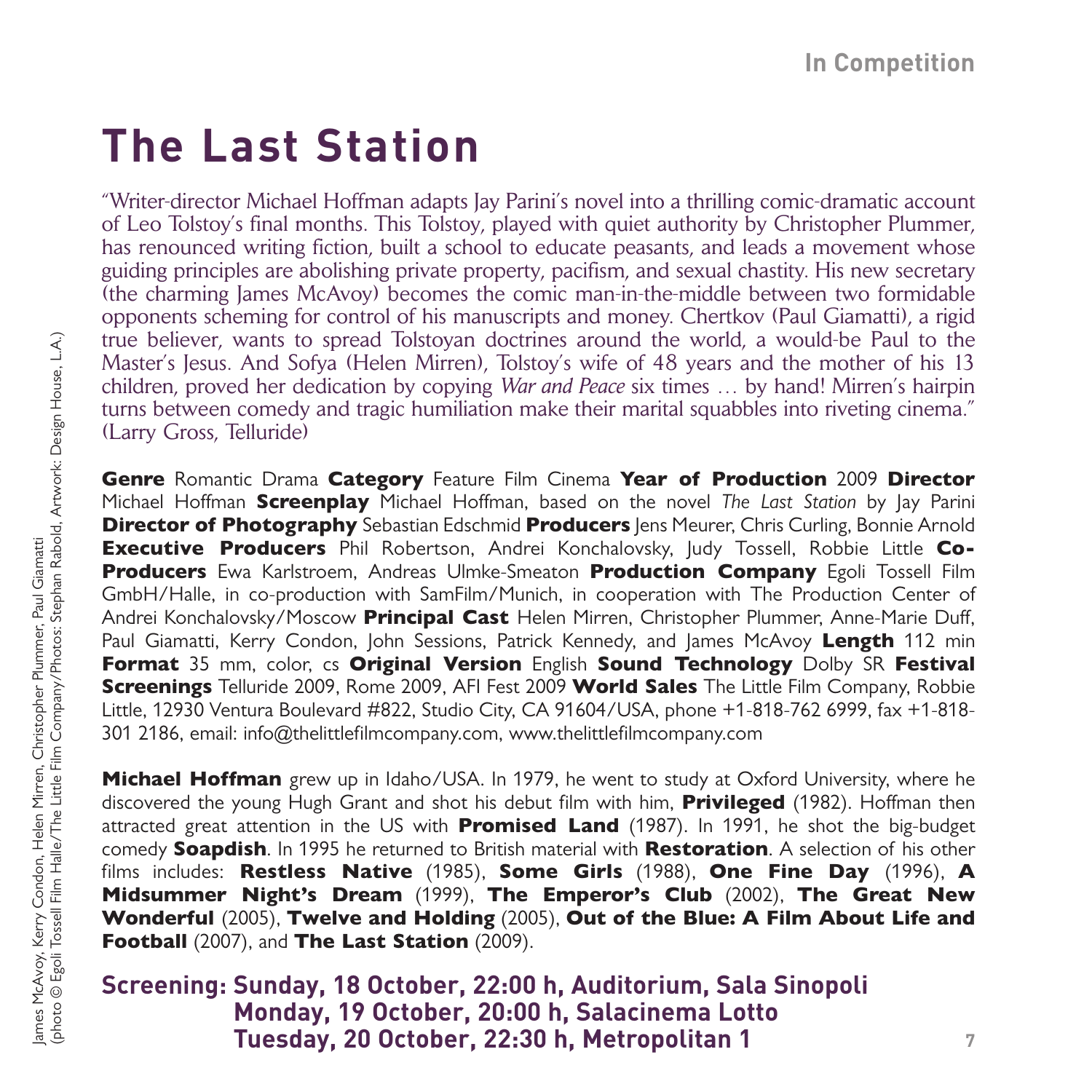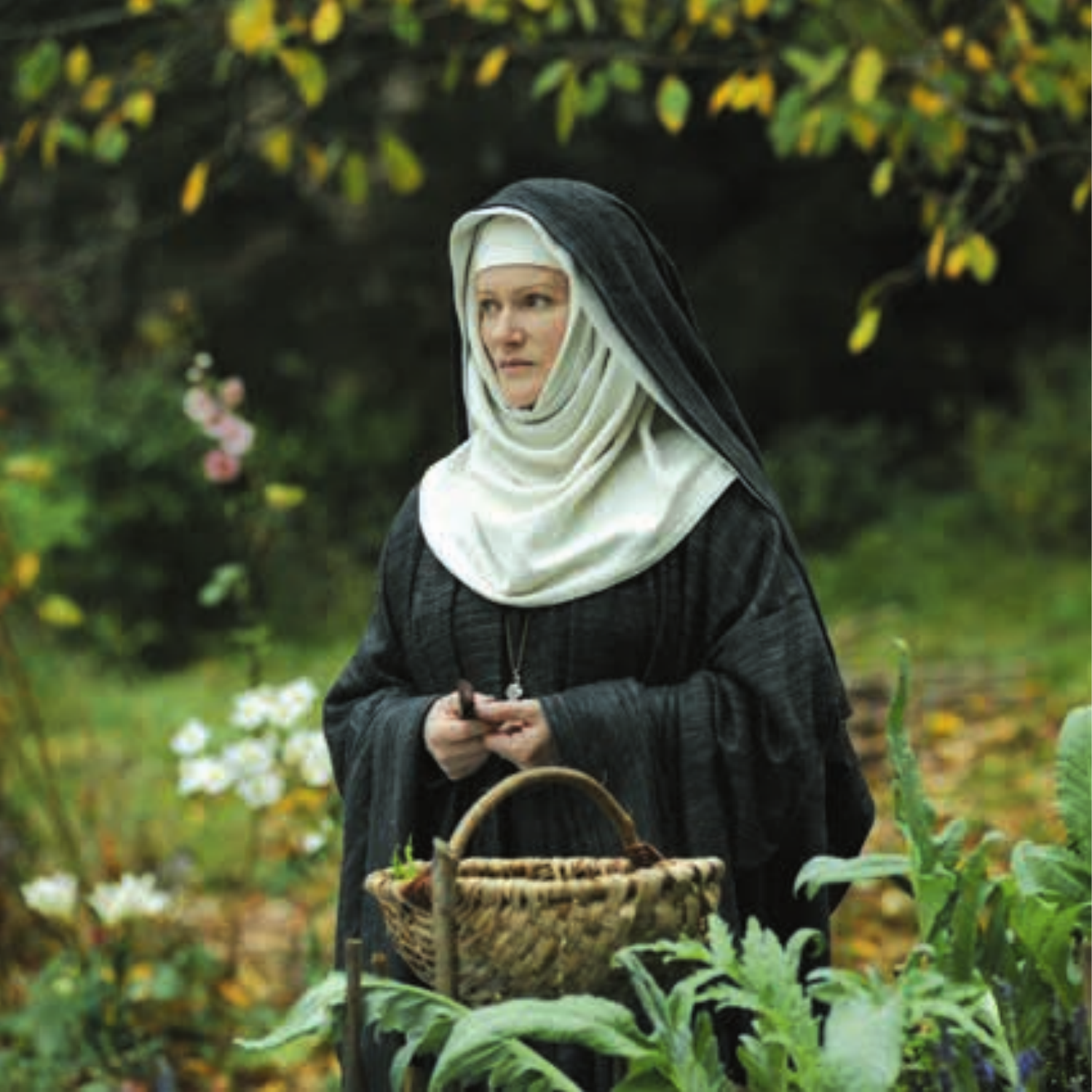### **Vision – Aus dem Leben der Hildegard von Bingen VISION**

Hildegard of Bingen – a woman ahead of her time. A true forerunner. Deserved of a sainthood that has never been granted, yet her popularity and teachings have spanned the ages. Hildegard of Bingen's musical, literary and philosophical works are still loved today and her influence in holistic medicine is growing. The first composer whose life we know about, she was also the first woman to write about female sexuality. Centuries later, masters such as Dante and Leonardo da Vinci were inspired by her works. Hildegard of Bingen was one of the most important inspirational female leaders from medieval times, responsible for bringing Europe out of the darkness and into the modern era of science and enlightenment.

**Genre** Biopic, Drama **Year of Production** 2009 **Director** Margarethe von Trotta **Screenplay** Margarethe von Trotta **Director of Photography** Axel Block **Producer** Markus Zimmer **Co-Producer** Hengameh Panahi **Production Company** Clasart Film- und Fernsehproduktionsgesellschaft/Munich, in co-production with ARD-Degeto/Frankfurt, Tele Muenchen/Munich, Celluloid Dreams/Paris **Principal Cast** Barbara Sukowa, Hannah Herzsprung, Heino Ferch, Alexander Held **Length** 111 min **Format** 35 mm, color, cs **Original Version** German **Subtitled Version** English **Sound Technology** Dolby SR-D **Festival Screenings** Telluride 2009, Toronto 2009, Rome 2009 **World Sales** Celluloid Dreams, 2 rue Turgot, 75009 Paris/France, phone +33-1-49 70 03 70, fax +33-1 49 70 03 71, email: info@celluloid-dreams.com, www.celluloid-dreams.com

**Margarethe von Trotta** ranks among the most important female directors in German cinema since the 1970s, during which time she also made a name for herself as an actress. Today primarily active as a screenwriter and director, her most well-known films include: **The Lost Honor of Katharina Blum** (**Die verlorene Ehre der Katharina Blum**, 1975, in co-direction with Volker Schloendorff), **The Second Awakening of Christa Klages** (**Das zweite Erwachen der Christa Klages**, 1977), **Sisters or the Balance of Happiness** (**Schwestern oder Die Balance des Gluecks**, 1979), **Marianne and Juliane** (**Die Bleierne Zeit**, 1981), **Sheer Madness** (**Heller Wahn**, 1983), **Rosa Luxemburg** (1985), **The African Woman** (**Die Rueckkehr**, 1990), **The Long Silence** (**Il Lungo Silenzio**, 1993), **The Promise** (**Das Versprechen**, 1994), **Rosenstrasse** (2003), and **I Am the Other Woman** (**Ich bin die Andere**, 2006), among others.

#### **Screening: Wednesday, 21 October, 22:00 h, Auditorium, Sala Sinopoli Screening: Thursday, 22 October, 22:30 h, Salacinema Lotto Screening: Friday, 23 October, 22:00 h, Metropolitan 2**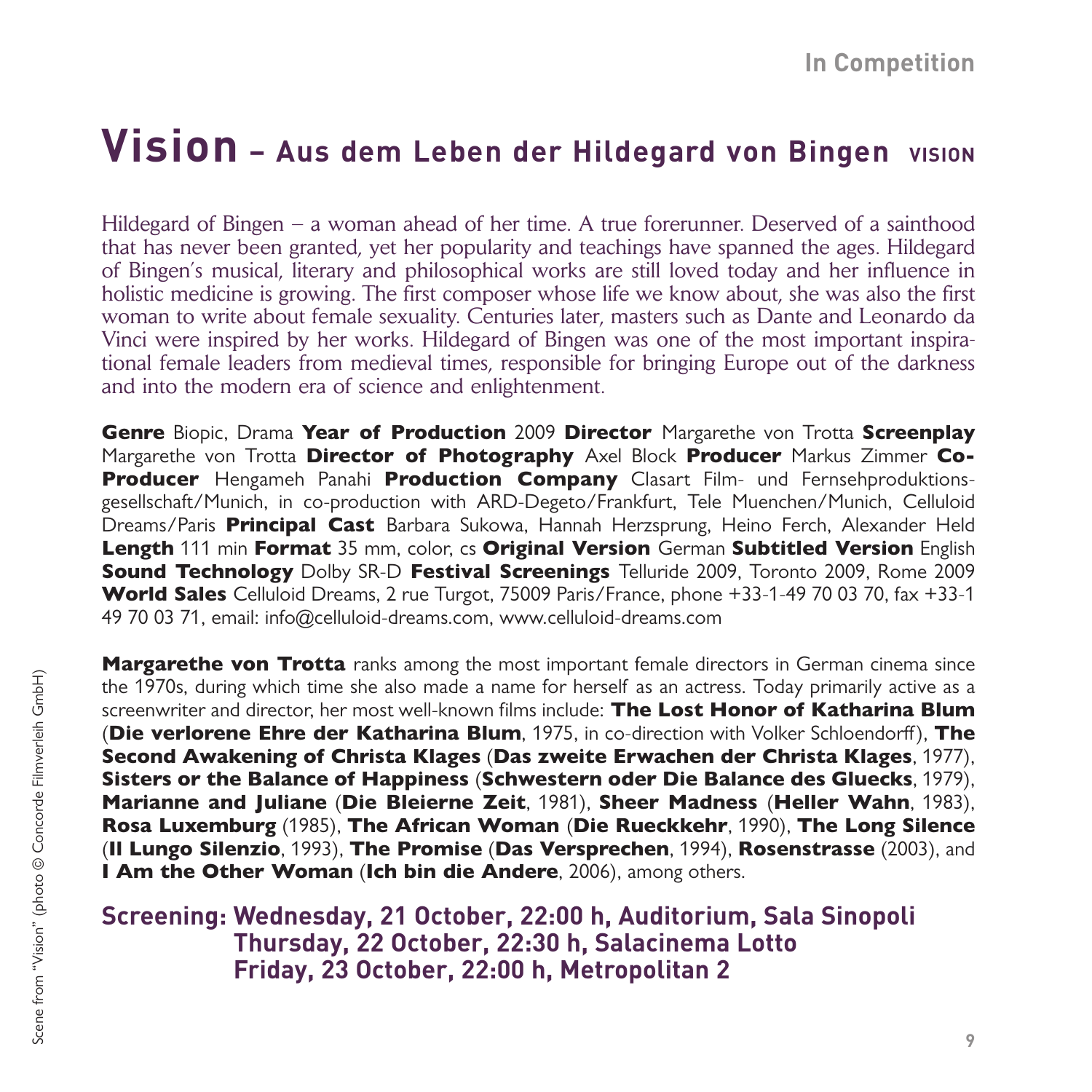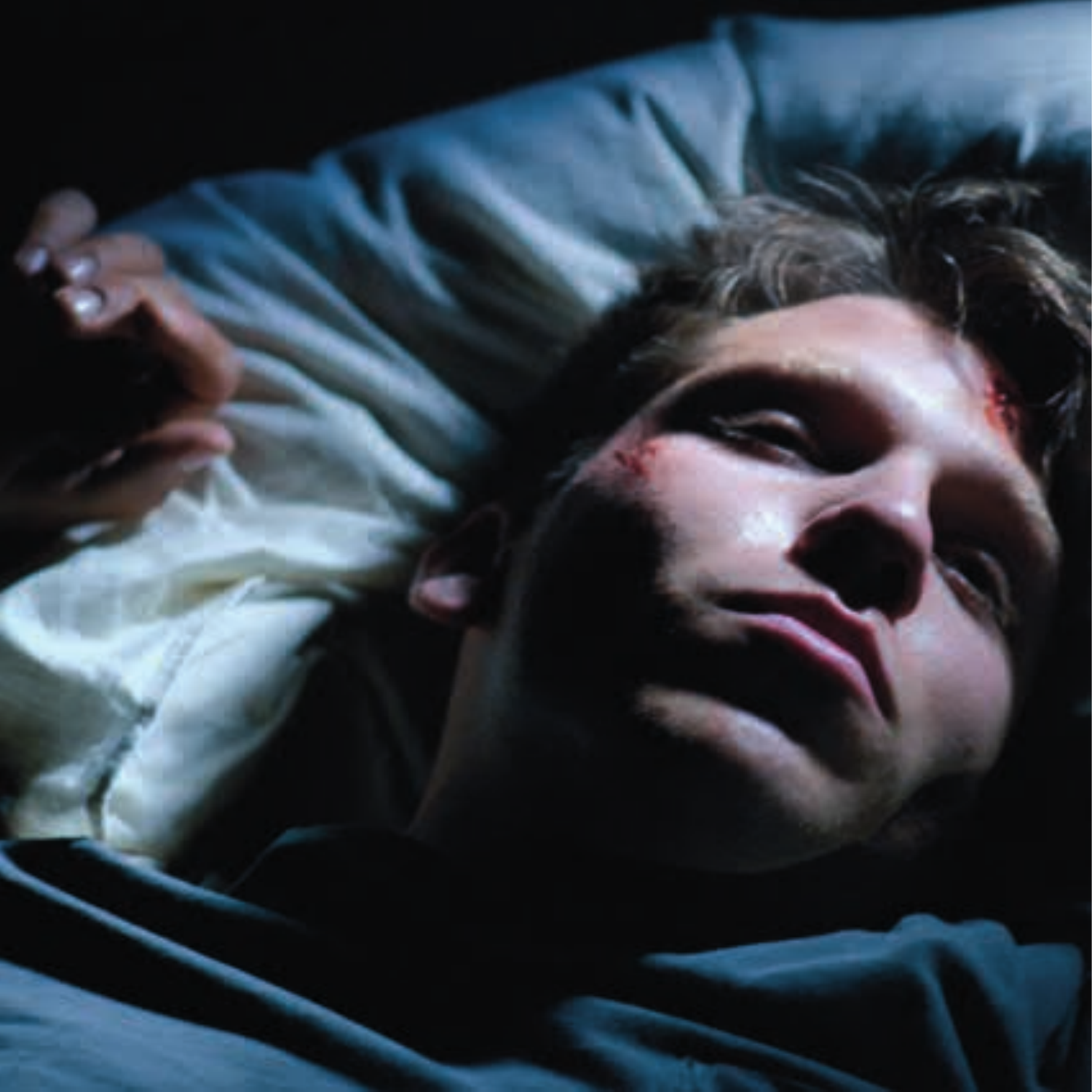### **Nacht vor Augen A HERO'S WELCOME**

David, a young German soldier, returns home to the Black Forest after a mission in Afghanistan. Welcomed home by his girlfriend Kirsten, his friends and family, David, like the rest of his surroundings, doesn't really want to think about whether or not the mission was nothing more than a successfully completed adventure. But the things he experienced and his own brutal actions have changed David. The distraction that he is trying to suppress turns his relationship to his younger brother Benni into one oscillating between a mere game and violence. David spends a lot of time with Benni and teaches him to deal with his fears using methods he learned during his mission. As David becomes less and less capable of dealing with his own traumatic experiences, his relationship to Benni escalates.

**Genre** Drama **Year of Production** 2008 **Director** Brigitte Maria Bertele **Screenplay** Johanna Stuttmann **Director of Photography** Mathias Prause **Producers** Didi Danquart, Boris Michalski **Production Company** noirfilm/Karlsruhe, in co-production with SWR/Baden-Baden **Principal Cast** Hanno Koffler, Petra Schmidt-Schaller, Jona Ruggaber **Length** 90 min **Format** 35 mm, color, 1:1.85 **Original Version** German **Subtitled Version** English **Festival Screenings** Berlin 2008, Viareggio 2008, Ghent 2008, Molodist Kiev 2008, Rome 2009 **World Sales** EastWest Filmdistribution, Schottenfeldgasse 14, 1070 Vienna/Austria, phone +43-1-5 24 93 10, fax +49-1-5 24 93 10 20, email: office@eastwest-distribution.com, www.eastwest-distribution.com

**Brigitte Maria Bertele** studied Acting at the Academy of Performing Arts in Ulm, followed by Master Classes in New York, Moscow and Berlin. After engagements at theaters across Germany, she studied Directing at the Baden-Wuerttemberg Film Academy in Ludwigsburg, during which time she participated in exchange programs in Albania and Argentina. Her films include: **Horizon Zone** (documentary, 2004), **A Glimpse Sqiptare** (short, 2005), **Roaming Around** (documentary, 2007), **A Hero's Welcome** (2008), and **24 h Berlin – A Day in the Life** (documentary, 2009). She is currently working on her next projects, **Der Brand** and **Resurfaced**, which was chosen to participate in the New Cinema Network at the Rome International Film Festival.

#### **Screening: Sunday, 18 October, 12:00 h, Casa del Cinema**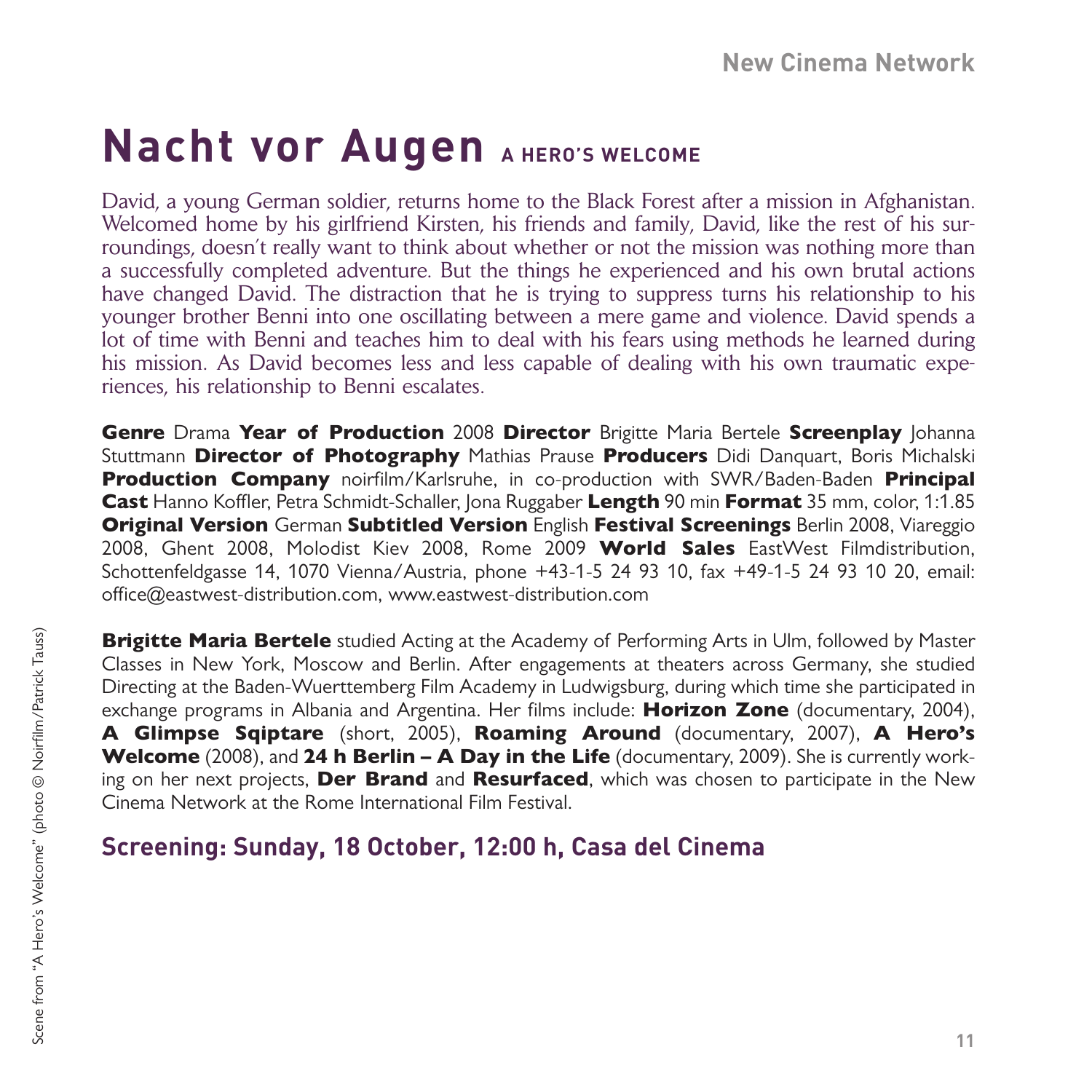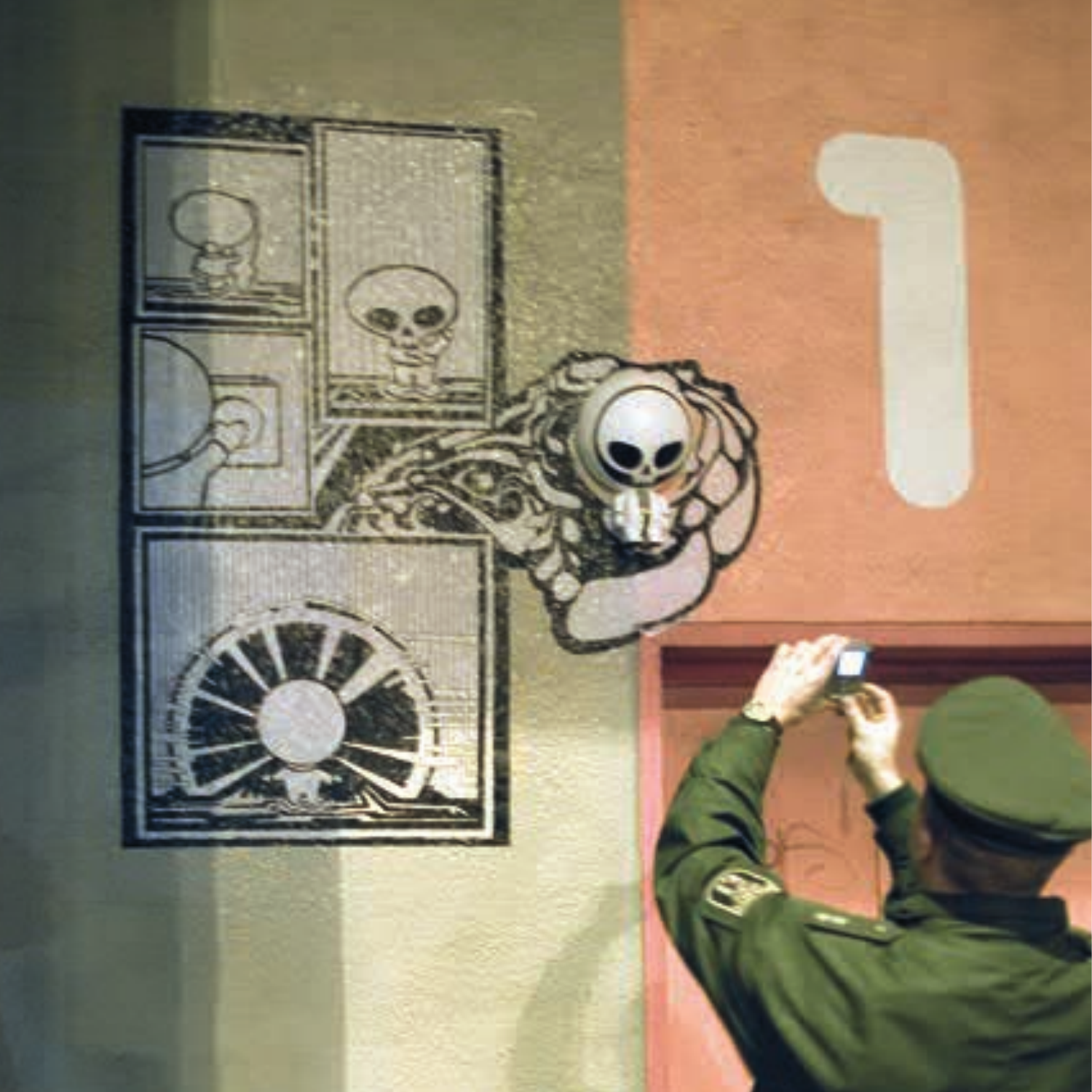## **PiN2011 – Erinnerung an die Strasse**

#### **PIN2011 – RECOLLECTION OF THE STREET**

The streetArtist PiN2011 takes us to the streets of Berlin and shows us his illegal artworks of the last five years. Thereby, his sculptures come alive, the border between art and reality disappears – we experience public space in a different way.

He dreams of making a living with his artwork. But he realizes that if he steps out of his anonymity as a streetArtist, he will lose his freedom as an artist. He stands at the crossroads.

**Genre** StreetArt Docu-Fiction **Year of Production** 2009 **Director** Torsten Koenigs **Directors of Photography** Torsten Koenigs, PiN2011, Uli Wenzel, Norma Mudra, Erik W. **Producer** Bea Koenigs **Production Company** koenigsklub – Koenigs Kommunikation/Berlin **Principal Cast** PiN2011 **Length** 53 min **Format** Mini DV/DigiBeta, color, 4:3 **Original Version** German **Subtitled Version** English **Sound Technology** Stereo **Festival Screenings** Rome 2009 **World Sales** (please contact) koenigsklub – Koenigs Kommunikation, Bea Koenigs, Postfach 12 09 26, 10599 Berlin/Germany, phone +49-30-32 76 54 15, fax +49-30-32 76 54 14, email: im@koenigsklub.de; info@pin2011.de, www.koenigsklub.de; www.pin2011.de

**Torsten Koenigs** was born in 1968 in Cologne. In 1975 he moved to West Berlin and played the leading role in the children's series *Feuerrote Spielmobil*, *Loewe im Karton*. After finishing high-school in 1989 he started working in the film industry. In 1992 he made his first short film and graduated in 1993 as a cameraassistant and began working as a dolly grip and editing assistant. Since 1999, he has been working as a 1st AD for Dito Tsintsadze and Carsten Fiebeler. In 2005 he co-directed and edited the documentary **MIA – keine Zeit zu verlieren**. **PiN2011 – recollection of the street** (2009) marks his docu-fiction directorial debut.

#### **Screening: Wednesday, 21 October, 22:30 h, Auditorium, Teatro Studio Screening: Thursday, 22 October, 17:30 h, Auditorium, Teatro Studio**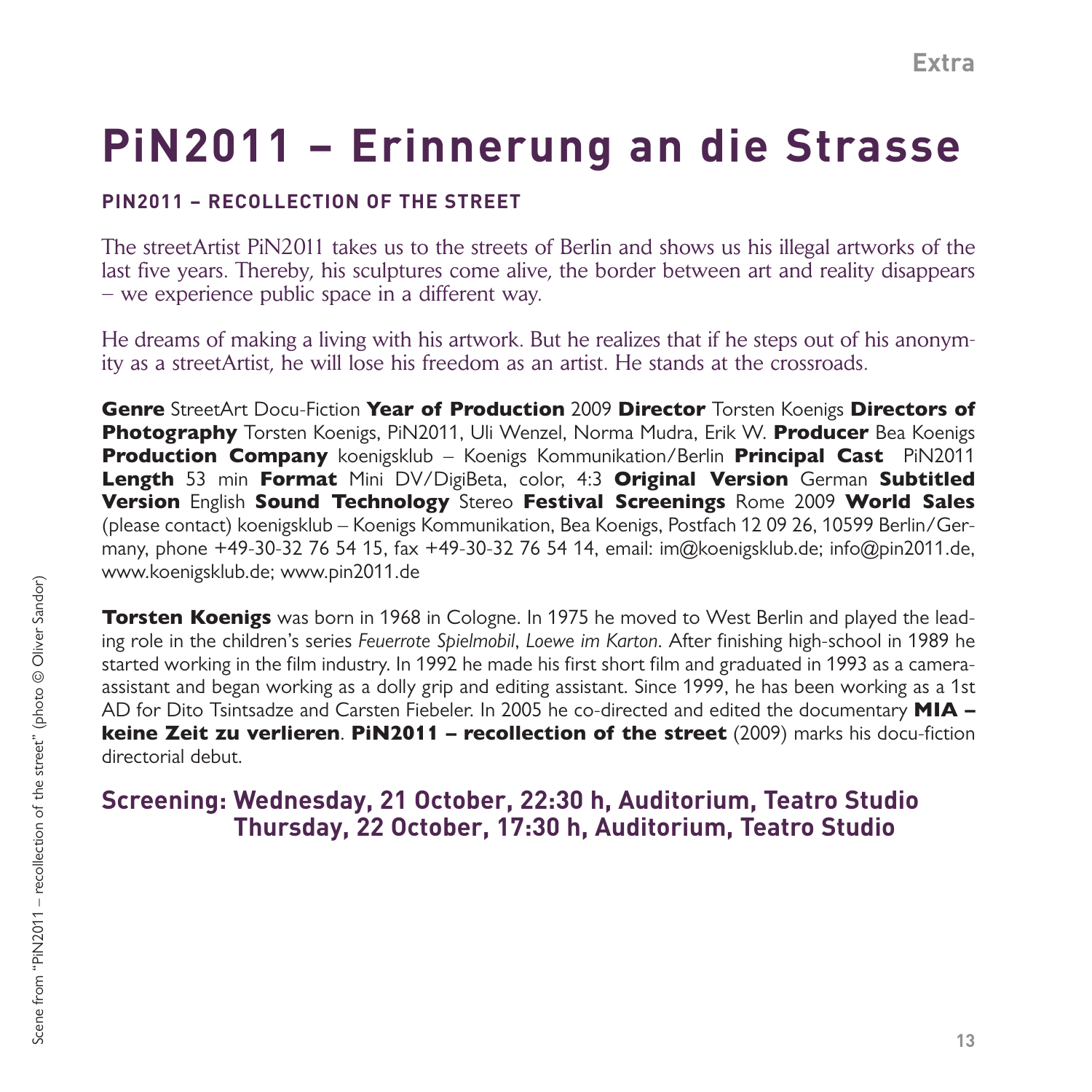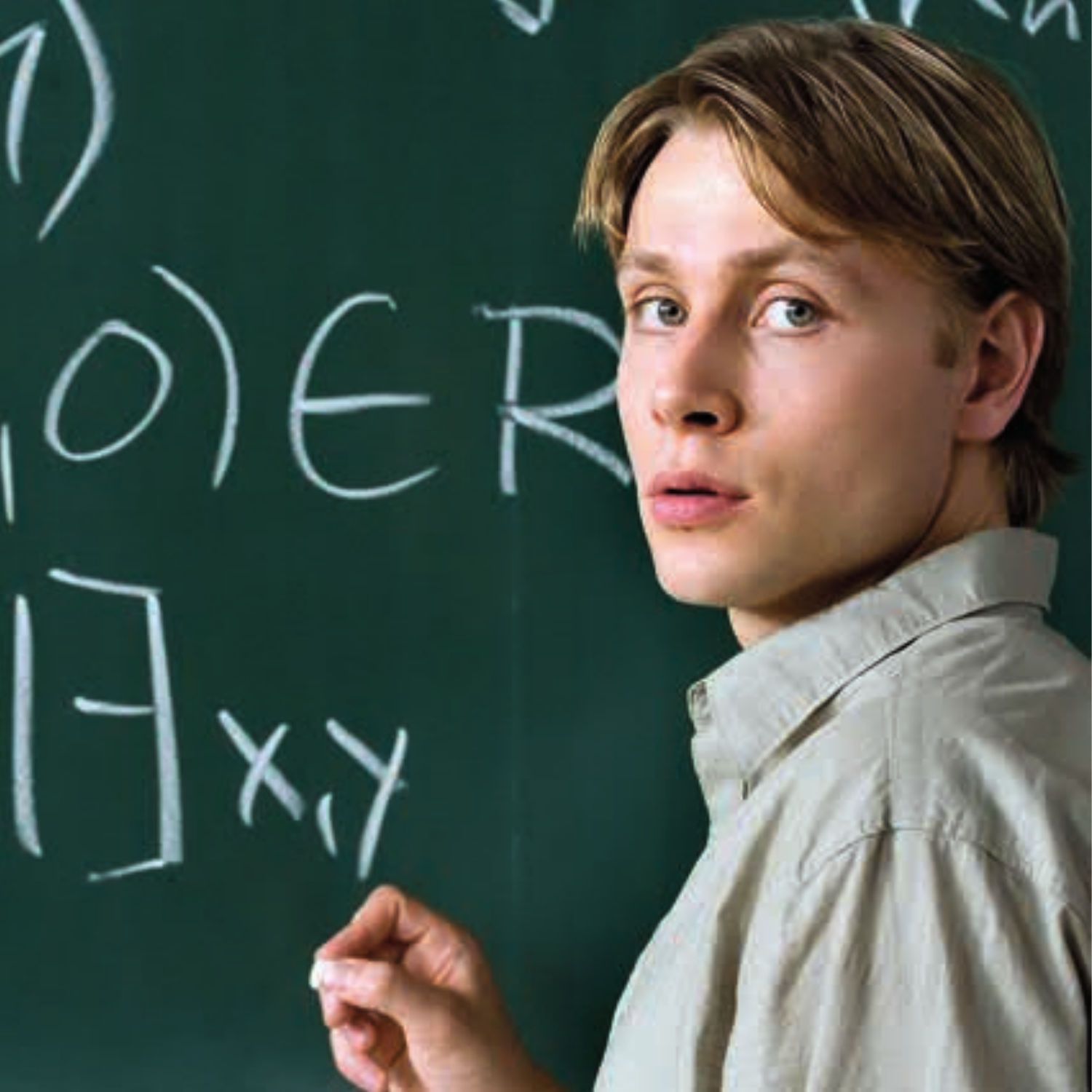### **13 Semester 13 SEMESTERS**

Momo leaves his cozy small home town to start studying Business Mathematics, a subject he was always very good in at school. At first full of enthusiasm and confidence, he runs into a nervewracking situation trying to find a place to live, until he finally decides to share an apartment with Bernd, a somewhat unfriendly student five years his senior. But out of their original "partnership of convenience" develops a "friendship for life".

Over the course of the next 13 semesters, Momo experiences all the highs and lows that student life has to offer. At first he is very studious and goes to all his lectures, hangs out with like-minded fellow students, and spends two semesters abroad in Australia. But when he returns, he realizes that he has chosen the wrong major and calling it off now seems to be too late. Finally, in his seventh semester, his greatest desire is fulfilled: after falling in love with Kerstin, he forgets all about the whole purpose of his studies. Ultimately, he leads himself to financial ruin with a completely oversized business idea. His youthful enthusiasm is soon replaced by deep depression and existential questions like: What do I really want? What am I doing here? And for how much longer …?

**Genre** Comedy, Coming-of-Age Story **Year of Production** 2009 **Director** Frieder Wittich **Screenplay** Frieder Wittich **Director of Photography** Christian Rein **Producer** Jakob Claussen **Production Company** Claussen+Woebke+Putz Filmproduktion/Munich, in co-production with HR/ Frankfurt, ARTE/Strasbourg, Instinctive Film/Berlin **Principal Cast** Max Riemelt, Alexander Fehling, Claudia Eisinger **Length** 102 min **Format** 35 mm, color, 1:1.85 **Original Version** German **Subtitled Version** English **Sound Technology** Dolby Digital **Festival Screenings** Zurich 2009 (In Competition), Hof 2009 **World Sales** Aktis Film International GmbH, Hauptmannstrasse 10, 04109 Leipzig/Germany, phone +49-3 41-1 49 69 42, fax +49-3 45-2 17 51 11, email: info@aktisfilm.com, www.aktisfilm.com

**Frieder Wittich** was born in 1974 in Stuttgart. From 1993-1995, he served as a camera assistant, followed by an internship from 1995-1996 with the scriptwriters Krystian Martinek and Neithard Riedel. From 1996-1998, he co-wrote four TV movies together with Krystian Martinek, followed by studies at the University of Television & Film in Munich. His films include: the shorts **Mosquito** (1999) and **Opus** (2002), numerous commercials, and his feature debut **13 Semesters** (2009).

#### **Screening: Saturday, 17 October, 13:00 h, Barberini 4**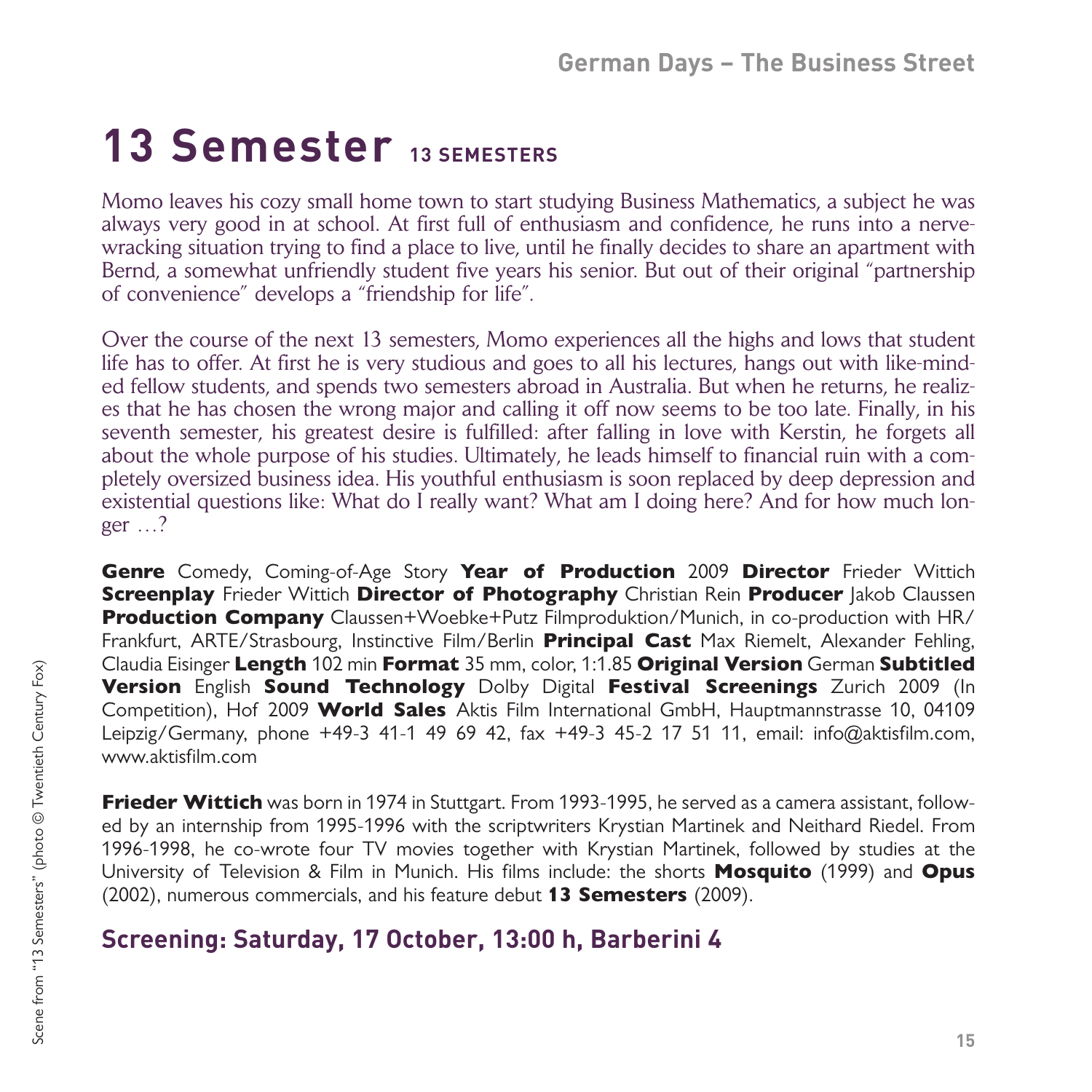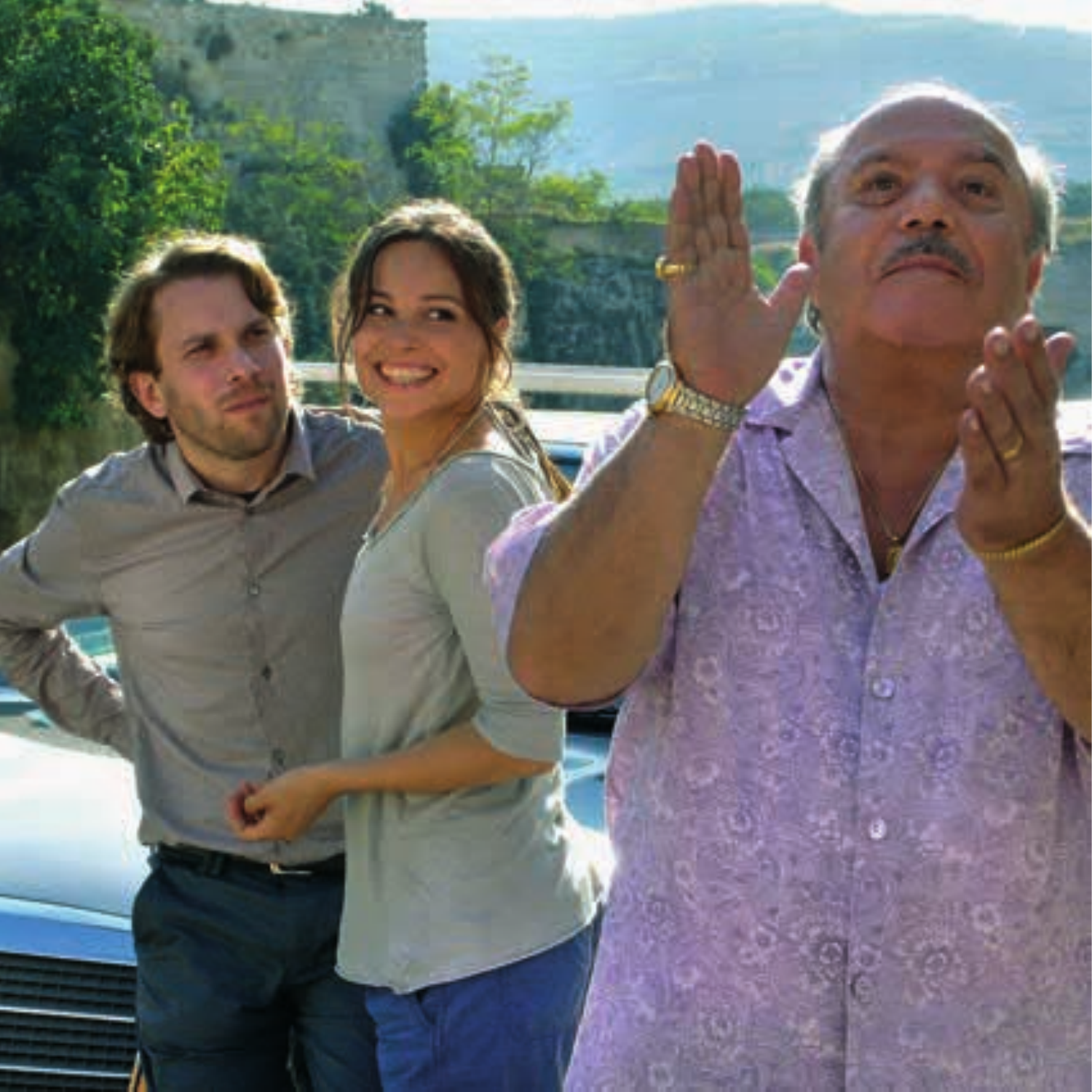### **Maria, ihm schmeckt's nicht!**

#### **WEDDING FEVER IN CAMPOBELLO**

Jan wants to marry the German-Italian Sara. Nothing spectacular. Just a small civil marriage. But then Jan had not quite reckoned with his future father-in-law. Antonio, who had come to Germany in 1965 as a guest worker and is married to the German Ursula, insists on having the wedding in Southern Italy. Basta! Jan, Sara, and her parents set off to Campobello to organize the large wedding with the entire clan. Confronted with a southern temperament, foreign cuisine, soft beds and rigid bureaucracy, Jan is forced to ask himself one day whether Sara and her family are really the right thing for him ...

**Genre** Comedy **Year of Production** 2009 **Director** Neele Leana Vollmar **Screenplay** Daniel Speck, Jan Weiler, based on the novel of the same title by Jan Weiler **Director of Photography** Torsten Breuer **Producers** Jakob Claussen, Uli Putz, Cristiano Bortone **Co-Producers** Lothar Schubert, Martin Moszkowicz **Production Company** Claussen+Woebke+Putz Filmproduktion/ Munich, in co-production with Schubert International Filmproduktion/Utting, Orisa Produzioni/Rome, ZDF/Mainz, Constantin Film Produktion/Munich **Principal Cast** Lino Banfi, Christian Ulmen, Mina Tander, Maren Kroymann, Gundi Ellert, Peter Prager, Sergio Rubini **Length** 98 min **Format** 35 mm, color, 1:1.85 **Original Version** German/Italian **Subtitled Version** English **World Sales** The Match Factory GmbH, Michael Weber, Balthasarstrasse 79-81, 50670 Cologne/Germany, phone +49-2 21-5 39 70 90, fax +49-2 21-5 39 70 910, email: info@matchfactory.de, www.the-match-factory.com

**Neele Leana Vollmar** was born in 1978 in Bremen and studied at the Baden-Wuerttemberg Film Academy from 2000-2005. In 2003 she also participated in the Berlinale Talent Campus and the Hollywood Masterclass. Her films include: the shorts **Wattenmeer** (1999), **Zu Zweit** (1999), **Eine Reise** (2000), **Sans une parole** (2001), **Weiss** (2001), **Tote Fische schwimmen oben** (2002), **My Parents** (**Meine Eltern**, 2003), and the features **Vacation from Life** (**Urlaub vom Leben**, 2004), **Peaceful Times** (**Friedliche Zeiten**, 2008), and **Wedding Fever in Campobello** (**Maria, ihm schmeckt's nicht!**, 2009).

**Screening: Saturday, 17 October, 11:15 h, Barberini 4**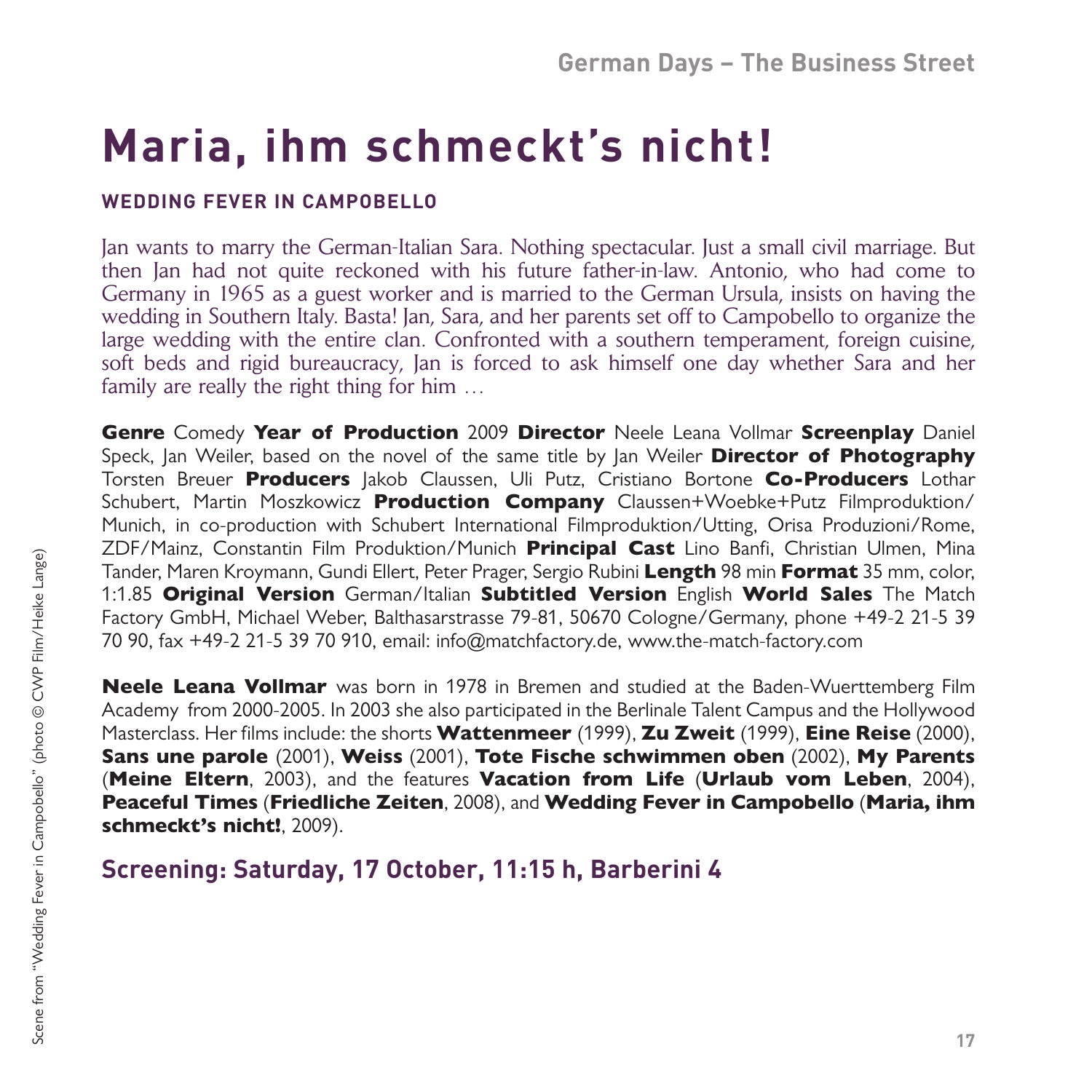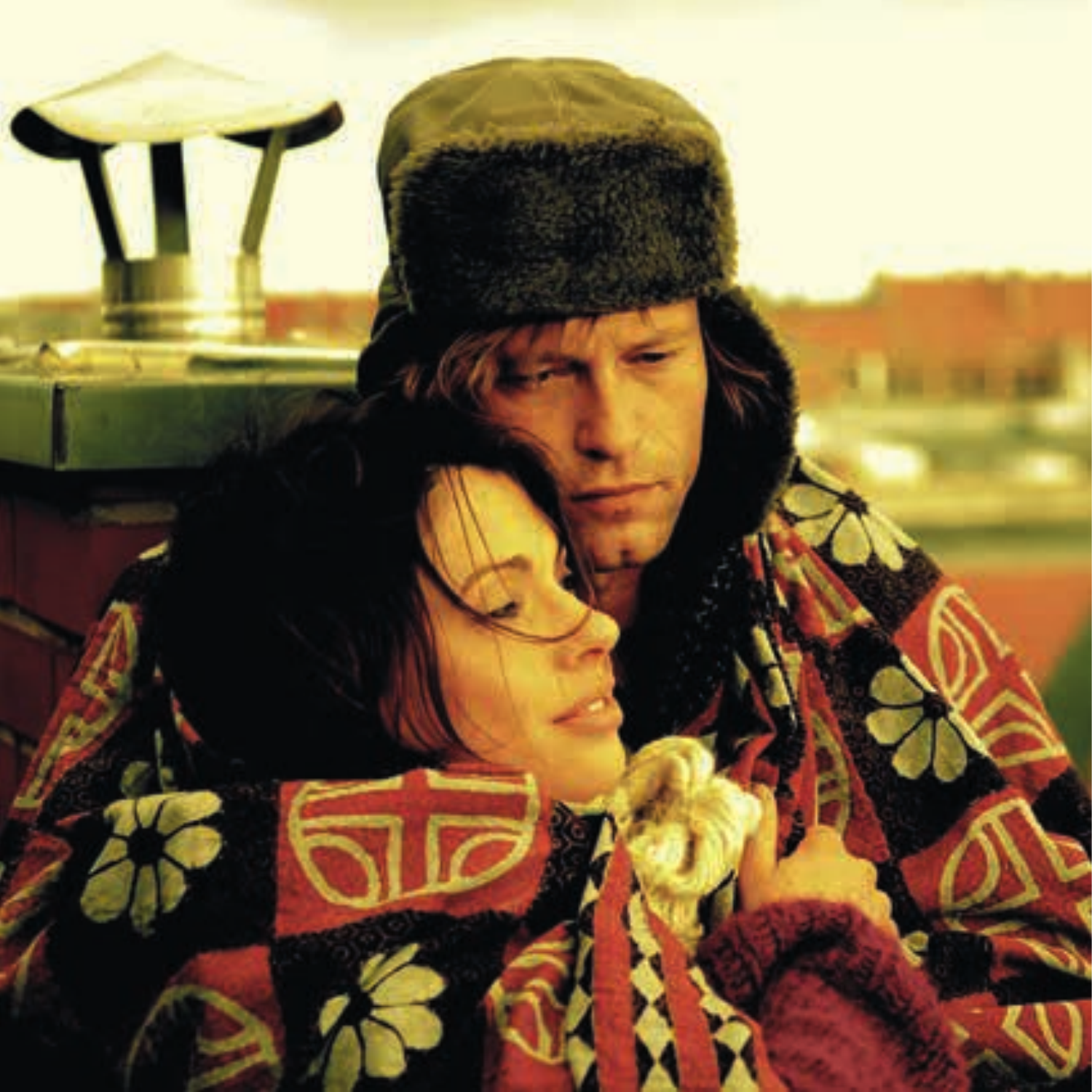### **Phantomschmerz PHANTOM PAIN**

Marc is a lucky beggar. He is good-looking, charming and an educated storyteller that women are fascinated by. If he is not doing any odd jobs to get by, he is on the road with his bike, with which he has travelled the world. Marc's other side is less flattering. He is always broke, a constant heartbreaker, an unreliable drunkard refusing to take responsibility for anything. But one can't really be mad with him. Not even his daughter Sarah, the offspring from a long failed relationship. Then comes the day that changes Marc's life, he loses his left leg in a hit-and-run accident. But barely out of the hospital, Marc rushes back into his old life, joking, flirting and behaving as if nothing had happened. He tries to repress his blow of fate, until he meets Nika and he falls in love.

**Genre** Drama **Year of Production** 2008 **Director** Matthias Emcke **Screenplay** Matthias Emcke **Director of Photography** Ngo The Chau **Producers** Sebastian Zuehr, Henning Ferber, Marcus Welke **Production Company** Film 1/Berlin, in co-production with Warner Bros. Entertainment/Hamburg, Barefoot Film/Berlin, Neue Bioskop Film/Munich **Principal Cast** Til Schweiger, Jana Pallaske, Stipe Erceg, Julia Brendler **Length** 92 min **Format** 35 mm, color, cs **Original Version** German **Subtitled Version** English **Sound Technology** Dolby SR **Festival Screenings** Toronto 2009 **World Sales** Bavaria Film International / Dept. of Bavaria Media GmbH, Thorsten Ritter, Bavariafilmplatz 7, 82031 Geiselgasteig/Germany, phone +49-89-64 99 26 86, fax +49-89-64 99 37 20, email: international@bavaria-film.de, www.bavaria-film-international.com

**Matthias Emcke** is active as a producer and director. **Phantom Pain** (**Phantomschmerz**, 2008) marks his feature directorial debut.

#### **Screening: Friday, 16 October, 13:00 h, Barberini 4**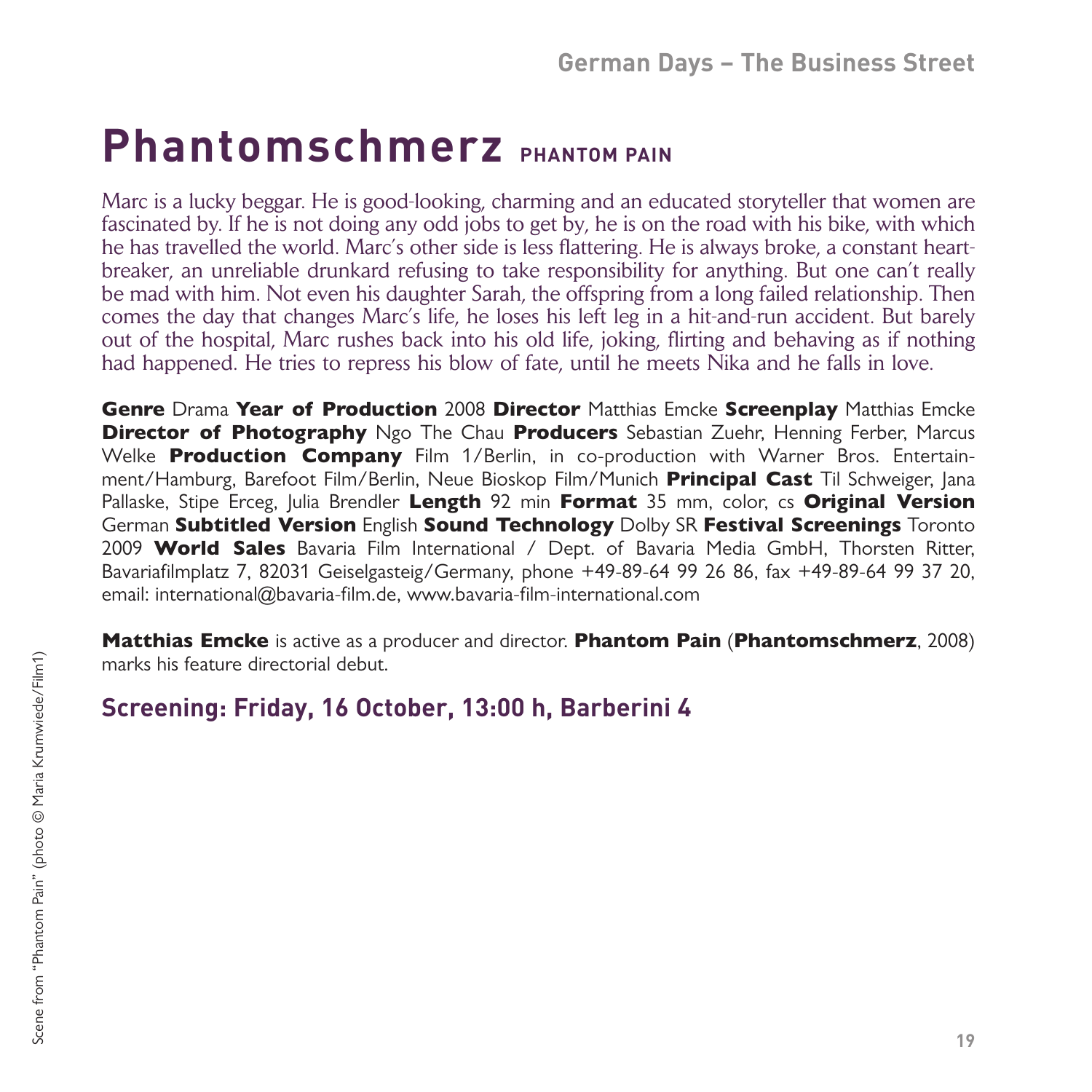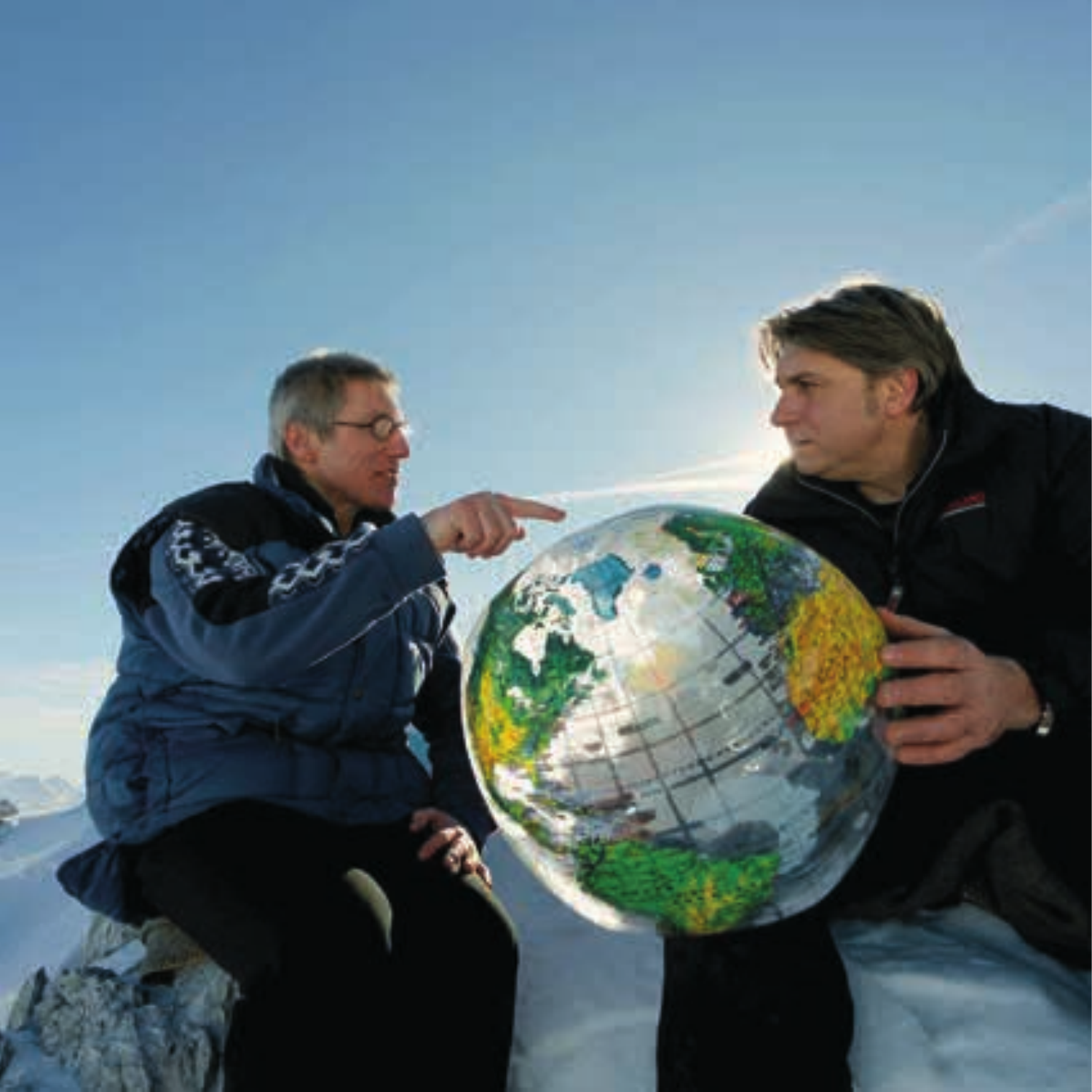### **Plastic Planet**

Werner Boote presents an up-close and personal view of the controversial and fascinating material that has found its way into every facet of our daily lives: plastic. He takes us on a journey around the globe, following plastic through its 100 years of "glorious triumph" and showing us what an unexpected impact plastic has on our world.

**Genre** Environmental Documentary **Year of Production** 2009 **Director** Werner Boote **Screenplay** Werner Boote **Director of Photography** Thomas Kirschner **Producer** Thomas Bogner **Co-Producer** Daniel Zuta **Production Company** Neue Sentimental Film Entertainment/Vienna, in co-production with Daniel Zuta Filmproduktion/Frankfurt **Length** 95 min **Format** 35 mm, color, 16:9 **Original Version** English/German **Subtitled Version** English **Festival Screenings** Rio 2009, Warsaw 2009, Abu Dhabi 2009, Rome 2009, Hof 2009 **World Sales** Doc & Film International, Daniela Elstner, 13 rue Portefoin, 75003 Paris/France, phone +33-1-42 77 56 87, fax +33-1- 42 77 36 56, email: d.elstner@docandfilm.com, www.docandfilm.com

Werner Boote was born in 1965 in Vienna. He studied Theater, Journalism and Sociology, followed by training at the Vienna Film Academy. A selection of his films includes the documentaries: **Parsifal** (2004), **And the Bus Rides On** (2004), **Dance on the Spot** (2004), **The Pope and Marktl** (2005), **Art in Daily Life** (2007-2009), **Mythos Ring** (2009), and **Plastic Planet**, among others.

**Screening: Thursday, 15 October, 15:30 h, Barberini 2**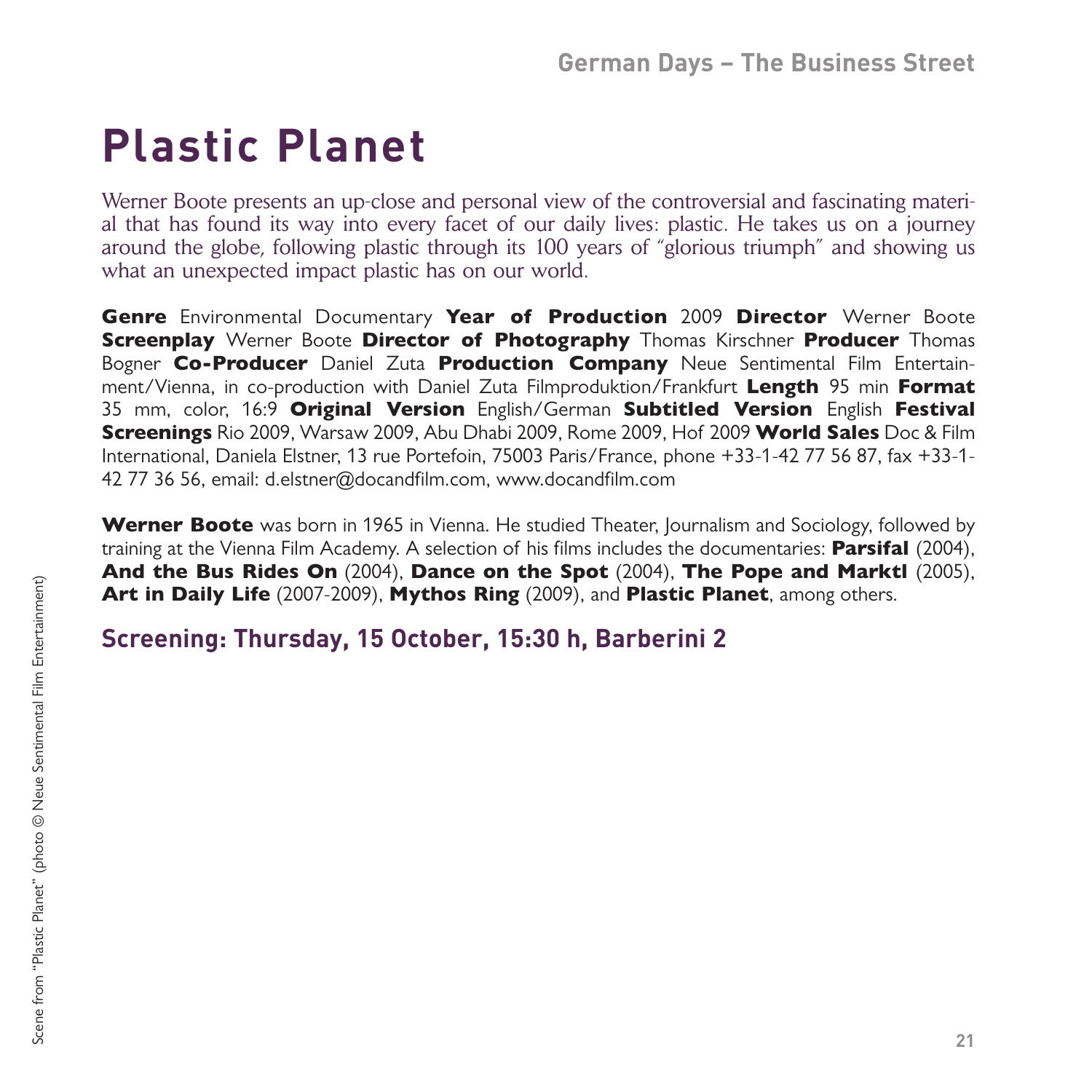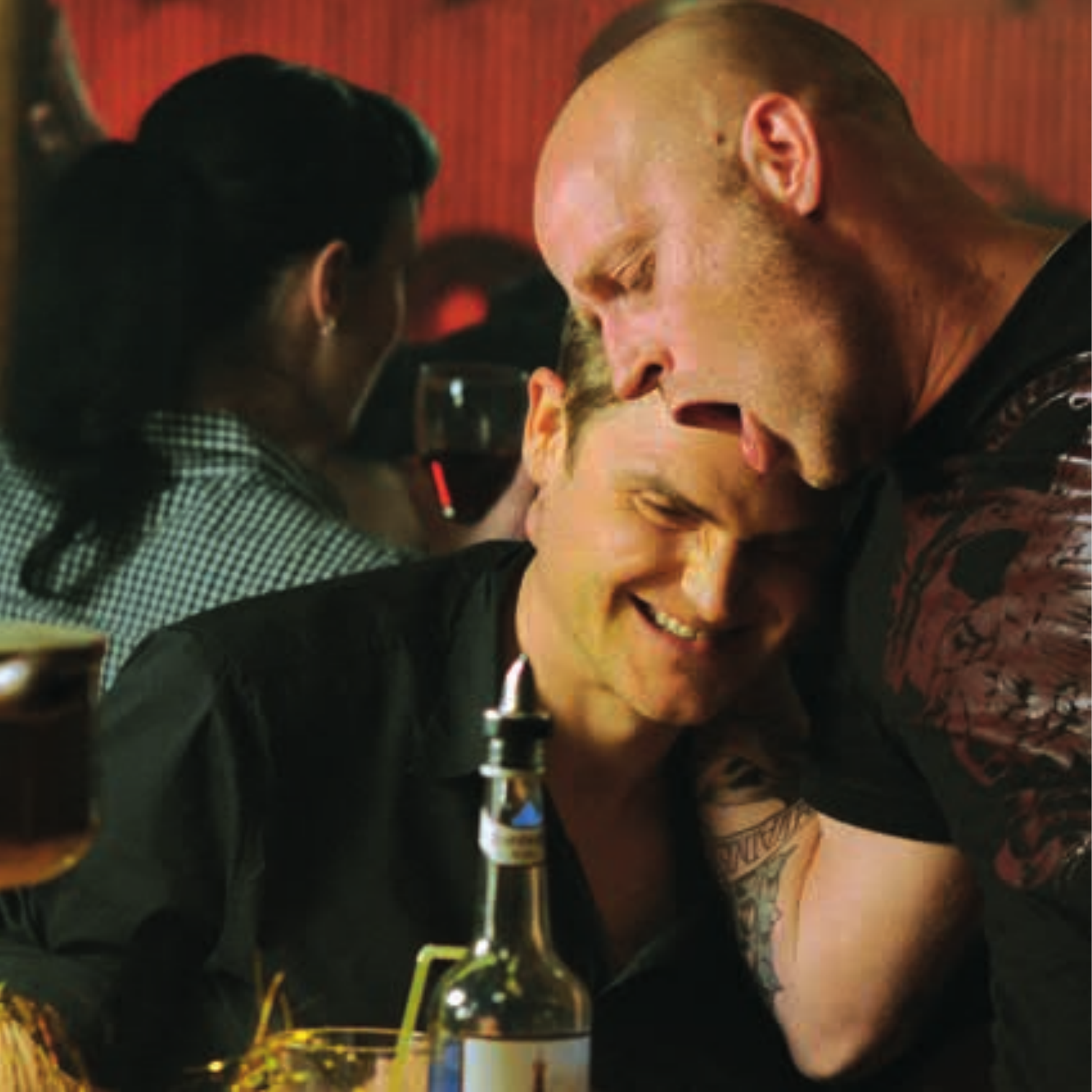### **Schwerkraft GRAVITY**

Things go out of control. Order is no more. Rules no longer matter.

Frederik Feinermann is an up-and-coming young bank employee who lives an ordinary life. When a bank customer, whom Frederik has denied a loan due to the bank crisis, shoots himself in front of Frederik, he snaps. Together with ex-con Vince Holland he begins to live out a new, dark side of himself. He robs his rich bank customers' homes and gives the money to the needy. The initial rush of crossing social boundaries soon develops into an addiction to ever greater thrills.

Gravity tells the story of a seemingly settled bank employee who breaks the shackles of his everyday life and becomes a wanderer between worlds.

**Genre** Drama **Year of Production** 2009 **Director** Maximilian Erlenwein **Screenplay** Maximilian Erlenwein **Director of Photography** Ngo The Chau **Producers** Alexander Bickenbach, Manuel Bickenbach **Production Company** FRISBEEFILMS/Berlin, in co-production with ZDF Das kleine Fernsehspiel/Mainz, Deutsche Film- & Fernsehakademie Berlin (dffb), in cooperation with ARTE/Strasbourg **Principal Cast** Fabian Hinrichs, Juergen Vogel, Nora von Waldstaetten, Jule Boewe, Jereon Willems, Thorsten Merten, Eleonore Weisgerber, Fahri Oguen Yardim **Length** 95 min **Format** 35 mm, color, cs **Original Version** German **Subtitled Version** English **Festival Screenings** Montreal 2009 **Awards** First Steps Award 2009 **World Sales** TELEPOOL GmbH, Irina Ignatiew, Sonnenstrasse 21, 80331 Munich/Germany, phone +49-89-55 87 60, fax +49-89-55 87 62 29, email: cinepool@telepool.de, www.telepool.de

**Maximilian Erlenwein** was born in 1975 in Berlin. Before enrolling at the German Film and Television Academy (dffb) in 1999, he studied Sociology and Media Sciences and worked as a freelance camera assistant and cameraman. His acclaimed films include: **Fuck and Run** (short, 2000), **Elvis vs Bruce Lee** (short, 2000), **John Lee and Me** (short, 2002), **Blackout** (short, 2005), **Raw and Uncut** (concert film, 2006), **Killing the Distance** (documentary, 2007), and **Gravity** (**Schwerkraft**, 2009).

#### **Screening: Friday, 16 October, 11:00 h, Barberini 4**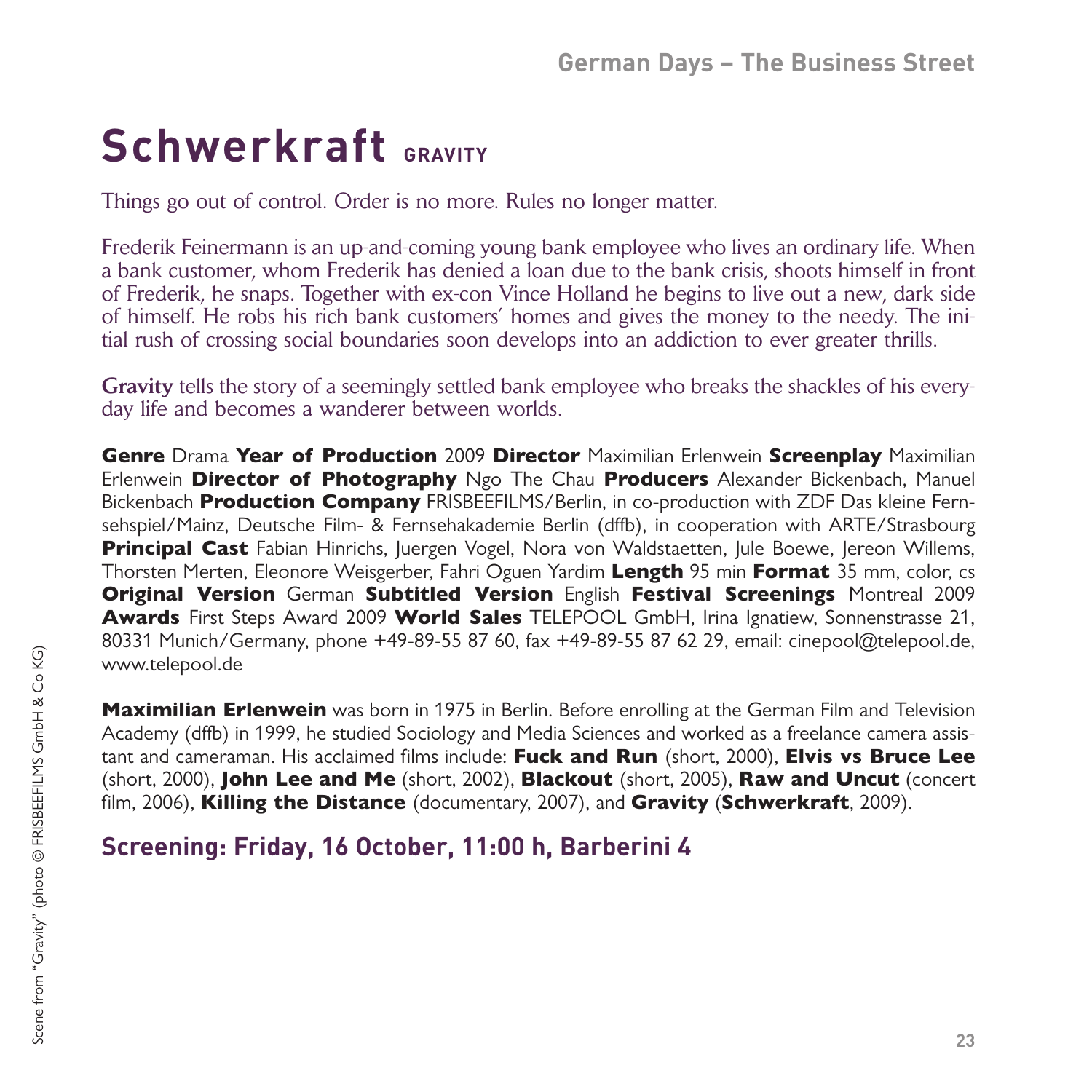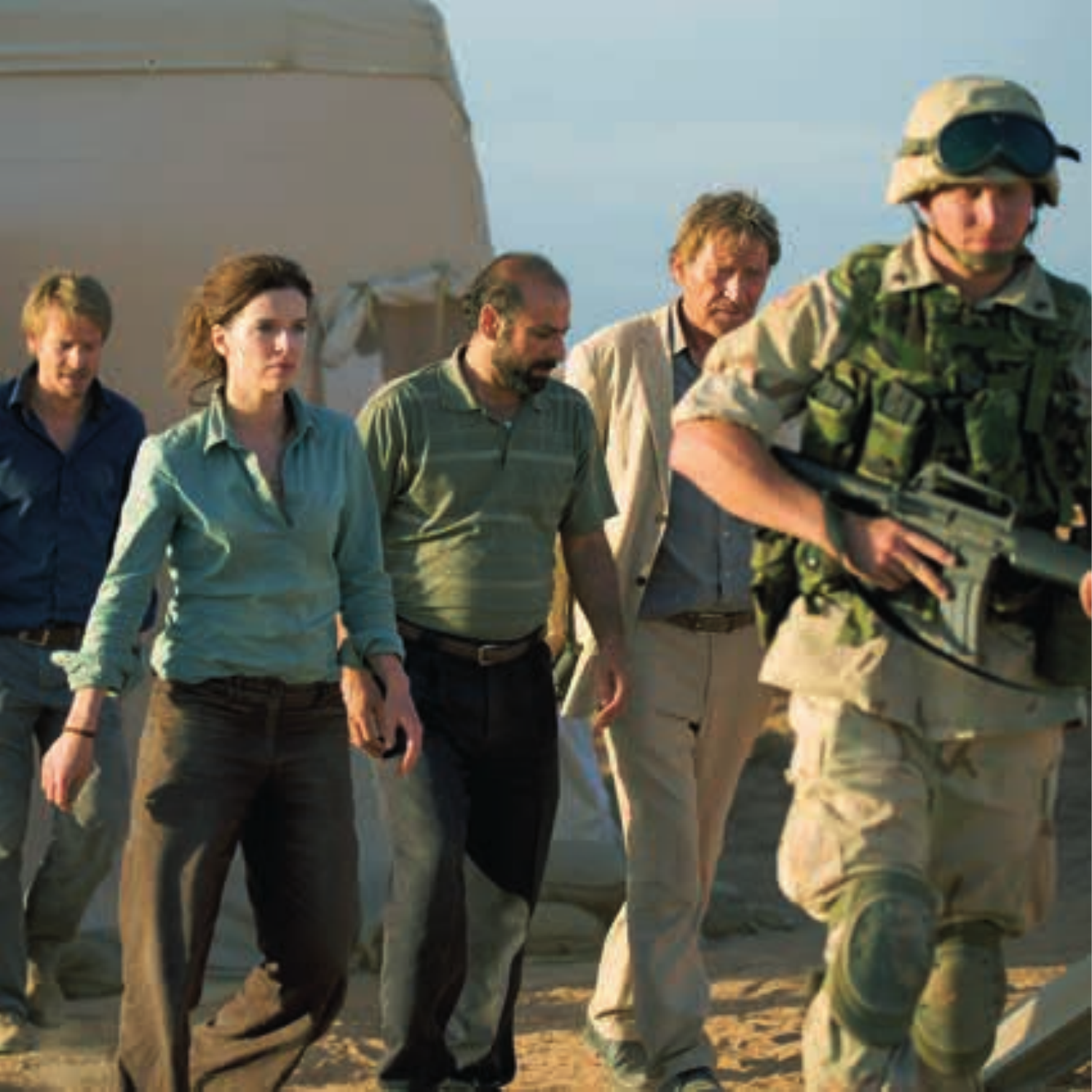### **Waffenstillstand CEASEFIRE**

Iraq in the year 2004: The war has officially ended, but everyday life has been devastated. Fallujah has become a stronghold of Iraqi resistance. Food supplies are dwindling, and the only hospital no longer has even basic supplies. In an attempt to relieve the tension, American and Iraqi forces agree to a 24-hour ceasefire. Young German journalist Oliver sees this as an opportunity to get a good story. He wants to join a first aid convoy to the hospital in Fallujah. However, they have to be back in Baghdad the next day. Kim is the head of Medica mundi, an international relief organization. She has already seen the misery in Fallujah with her own eyes. Alain Laroche is the other partner. He is one of the few remaining medical doctors in the combat zone. The years of working under terrible conditions in the country have left him with a sharp insight into the troubles, but seem to have broken his will. Husam, their local chauffeur, has his own interests in driving to Fallujah. Crossing harsh war-torn territory with the threat of attacks ever present and caught between frontlines and their different ideals, their initiative is to help but suddenly they find themselves fighting for their lives.

**Genre** Drama **Year of Production** 2009 **Director** Lancelot von Naso **Screenplay** Lancelot von Naso, Kai-Uwe Hasenheit, Collin McMahon **Director of Photography** Felix Cramer **Producers** Florian Deyle, Martin Richter, Dario Suter, Klaus Dohle **Co-Producers** Dirk Hamm, Oliver Koenig **Production Company** DRIFE Productions/Munich, in co-production with DCM Mitte Productions/ Berlin, Erfttalfilm/Cologne, Creado Film/Constance, Koenig Invest/Sylt, ZDF/Mainz, ARTE/Strasbourg **Principal Cast** Thekla Reuten, Matthias Habich, Hannes Jaenicke, Max von Pufendorf, Husam Chadat **Length** 95 min **Format** 35 mm, color, 1:1.85 **Original Version** German **Subtitled Version** English **Festival Screenings** Montreal 2009, Zurich 2009 **Awards** Ecumenical Prize Montreal 2009 **World Sales** Beta Cinema/Dept. of Beta Film GmbH, Andreas Rothbauer, Gruenwalder Weg 28 d, 82041 Oberhaching/Germany, phone +49-89-67 34 69 80, fax +49-89-6 73 46 98 88, email: ARothbauer@betacine ma.com, www.betacinema.com

**Lancelot von Naso** was born in 1976 in Heidelberg. After studies in Political Science, Romanistic and Law in Heidelberg, he moved to Munich in 1999 to study Film at the University of Television & Film. His films include the shorts: **Fenstersturz** (2000), **Liquid Energy** (2000), **Cocktail Courage** (2001), **Der letzte Schnitt** (2003), **Transe** (2004), **Arm ab** (2004), **The Surprise** (**Die Ueberraschung**, 2004), **The Tourist** (**Der Tourist**, 2005), and his feature debut **Ceasefire** (**Waffenstillstand**, 2009).

**Screening: Saturday, 17 October, 09:30 h, Barberini 4**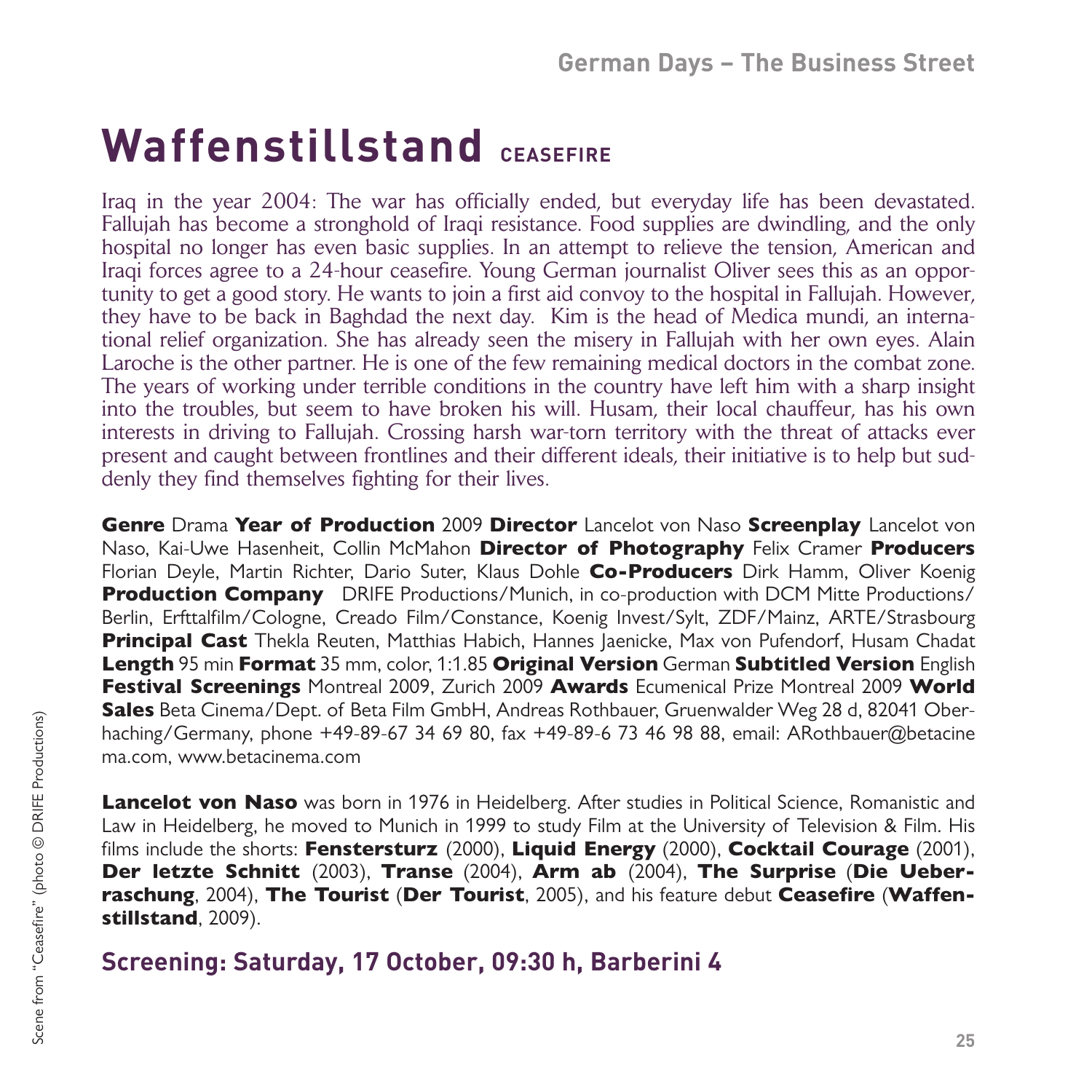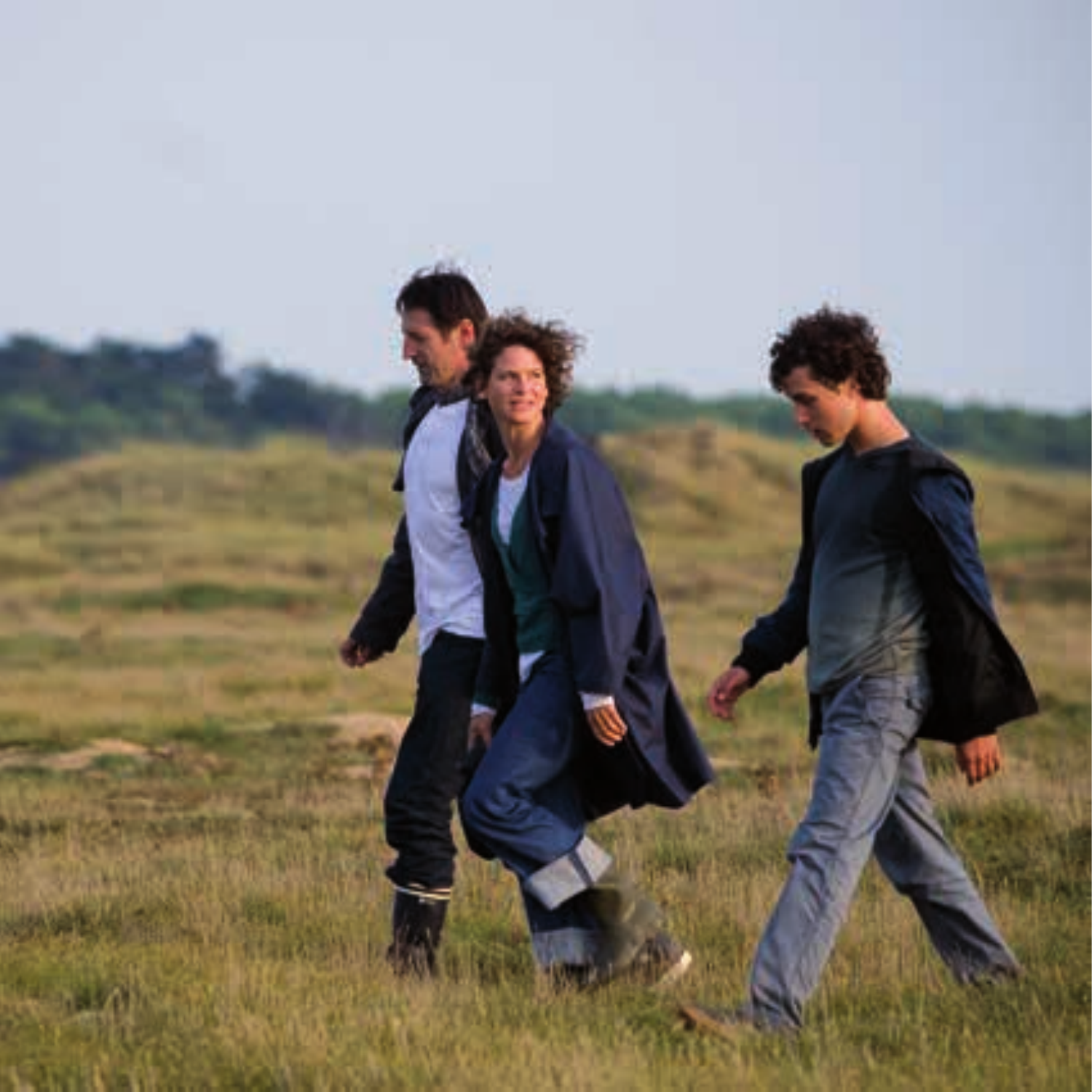### **Was Du nicht siehst WHAT YOU DON'T SEE**

Late summer, Brittany. 17-year-old Anton goes to a holiday cottage on the craggy Atlantic coast with his mother, Luzia, and her lover, Paul. Luzia is hoping for a new start in her life with Paul, but is also looking for a way to get closer to Anton, from whom she has been estranged ever since his father's death. As the harmony between Luzia and Paul increases, Anton is pushed out onto the jagged coastal landscape. It is there that he meets the mysterious, David. David is wild, impetuous and afraid of nothing. He exposes Anton to a world without rules. Anton is fascinated by David, his strength and self-confidence.

Through David, Anton meets Katja and is immediately attracted to her. He senses that she is just as lost and neglected as he is. Katja and David, who live alone in the neighboring house, draw Anton into an increasing vortex of emotional confusion – where sexual enlightenment, subtle seduction and surprising violence all play a part. Meanwhile, Luzia and Paul fail in their efforts to close the gap between themselves and Anton.

Following a nightmarish odyssey through the abyss of his own soul, Anton finds himself in an appalling reality.

**Genre** Drama, Psycho Thriller **Year of Production** 2009 **Director** Wolfgang Fischer **Screenplay** Wolfgang Fischer **Director of Photography** Martin Gschlacht **Producer** Joachim Ortmanns **Co-Producer** Igor Orovac **Production Company** Lichtblick Film- & Fernsehproduktion/Cologne, in coproduction with Stalkerfilm/Vienna **Principal Cast** Ludwig Trepte, Frederick Lau, Alice Dwyer, Bibiana Beglau, Andreas Patton **Length** 89 min **Format** 35 mm, color, cs **Original Version** German/French **Subtitled Version** English **Festival Screenings** Montreal 2009 **World Sales** (please contact) Lichtblick Film- & Fernsehproduktion GmbH, Apostelnstrasse 11, 50667 Cologne/Germany, phone +49-2 21-9 25 75 20, fax +49-2 21-9 25 75 29, email: info@lichtblick-film.de, www.lichtblick-film.de

**Wolfgang Fischer** was born in 1970 in Amstetten/Austria. From 1990-1995, he studied Psychology and Painting at the University of Vienna. He then studied Film and Video from 1994-1996 at the Art Academy in Duesseldorf, followed by studies in Film and Television at the Academy of Media Arts (KHM) in Cologne. His films include: **In Time** (experimental, 1994), **9h11** (1999), **Remake of the Remake** (documentary, 1999), **Disk – Dusk** (music video, 1999), **Schoen 2000** (2000), **Grau** (2001), and **What You Don't See** (**Was Du nicht siehst**, 2009).

**Screening: Friday, 16 October, 09:30 h, Barberini 4**